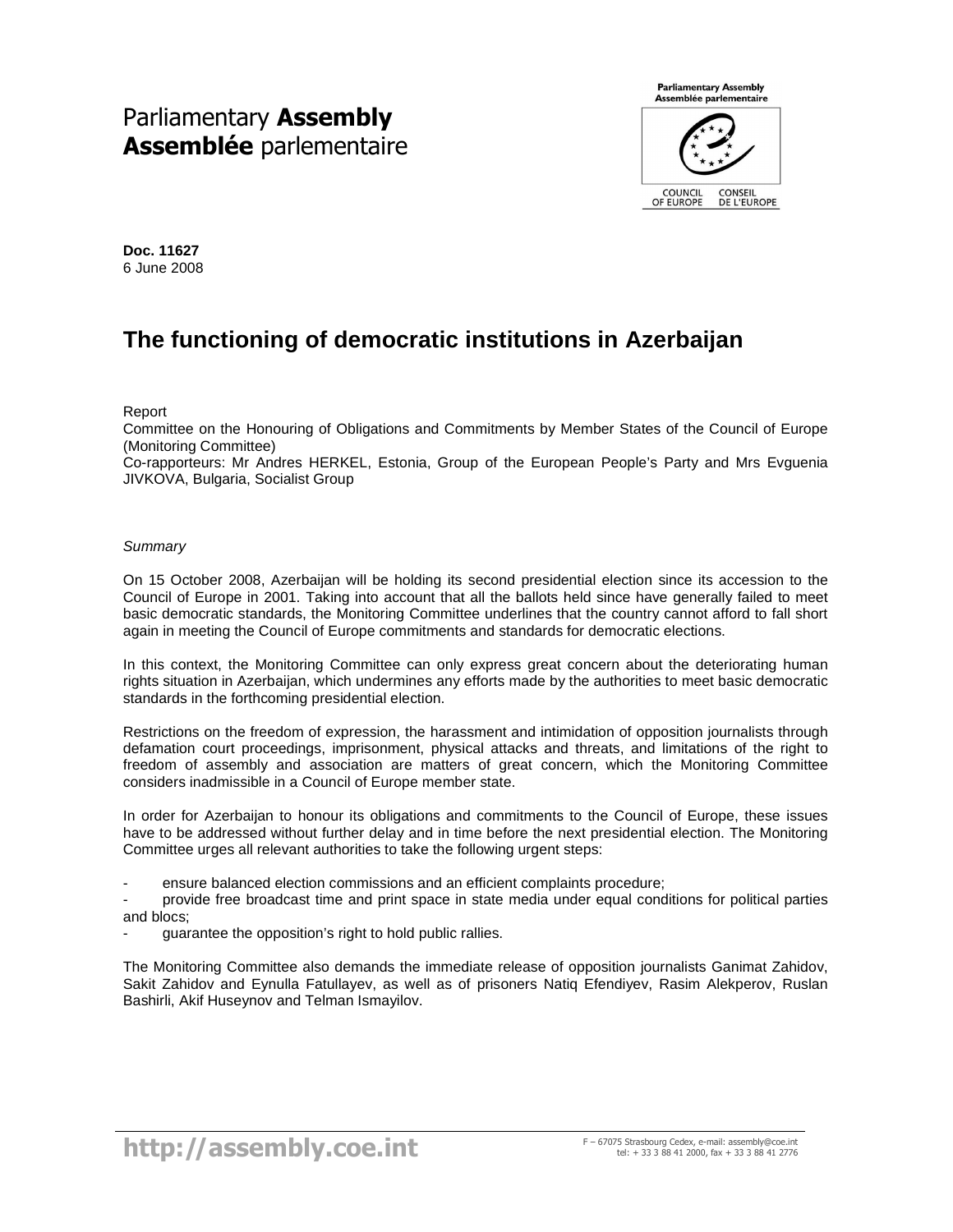# **A. Draft resolution**

1. Growing oil and gas business has strengthened the economy of Azerbaijan. With a gross domestic product growth in 2007 of 25 percent, the Azerbaijani authorities are facing a major challenge as they try to transform important dividends of the oil business into the sustainable development of society.

2. On 15 October 2008, Azerbaijan will be holding its second presidential election since its accession to the Council of Europe. Considering that all ballots held since accession have generally failed to meet basic democratic standards, the Parliamentary Assembly considers the forthcoming ballot to be crucial for Azerbaijan's democratic credibility. Azerbaijan cannot afford to fall short again in meeting Council of Europe commitments and standards for democratic elections.

3. When joining the Council of Europe in 2001, Azerbaijan clearly opted for European standards with respect to democracy, the rule of law and human rights. The Assembly has been following closely the developments in the country and notes that a number of reforms are underway, in co-operation with the Council of Europe.

4. However, the Assembly considers that the success of the reforms is less a matter of the letter of the laws than a matter of their implementation and can only express great concern about the deteriorating human rights situation which undermines any efforts made by the authorities to meet basic democratic standards in the forthcoming presidential election.

5. The Azerbaijani society needs concrete reconciliation measures in order to join the path of democratisation. Much remains to be done to ensure that the Parliament plays its role as a public forum for political debate. Dialogue should be urgently established between the ruling majority and the opposition both inside and outside Parliament if the political climate in the country is to be improved and the population's confidence in the electoral process restored.

6. The Assembly calls on all opposition parties to take part fully in the electoral process and to appoint urgently the two remaining members of the Central Electoral Commission.

7. Furthermore, the Assembly urges the Azerbaijani authorities to guarantee the opposition's right to hold public rallies.

8. Restrictions on the freedom of expression, the harassment and intimidation of opposition journalists through defamation court proceedings, imprisonment, physical attacks and threats, as well as limitations of the right to freedom of assembly and association are matters of great concern which the Assembly considers inadmissible in a Council of Europe member state. In order for Azerbaijan to honour its obligations and commitments to the Council of Europe, these issues have to be addressed without further delay and in time before the next presidential election.

9. The Assembly condemns the recurrent attacks against the opposition newspaper Azadliq and in particular the arrests, judicial proceedings and incidents of violence against its reporters and staff, as well as intimidation through financial pressure. It urges the Azerbaijani authorities to ensure the effective prosecution of perpetrators of all attacks against journalists, including a proper investigation into the case of reporter Agil Khalil, who has been recently stabbed by unknown assailants.

10. Judicial corruption and the lack of independence of the judiciary remain serious problems in Azerbaijan, as the authorities themselves acknowledge. The shortcomings of the Azerbaijani judicial system results in the creation of new cases of unfair and politically motivated trials and imprisonments. In this regard, the Assembly welcomes the constructive attitude of the Azerbaijani authorities and asks them to enhance their efforts to effectively eradicate corruption among judges, to further reform and train the Azerbaijani judiciary and to improve its negative image in the country.

11. Numerous cases of ill-treatment and allegations of torture by law-enforcement officials during police custody or pre-trial investigations, as well as in the army, for the purpose of extracting confessions or obtaining incriminating statements by witnesses, continue to be reported. Regrettably, investigations into such behaviour have rarely led to the prosecution of officers who have committed such abuses.

12. Recalling its Resolutions 1457 (2005) and 1545 (2007), the Assembly does not consider the issue of political prisoners to have been resolved, despite efforts made by the Azerbaijani delegation to the Assembly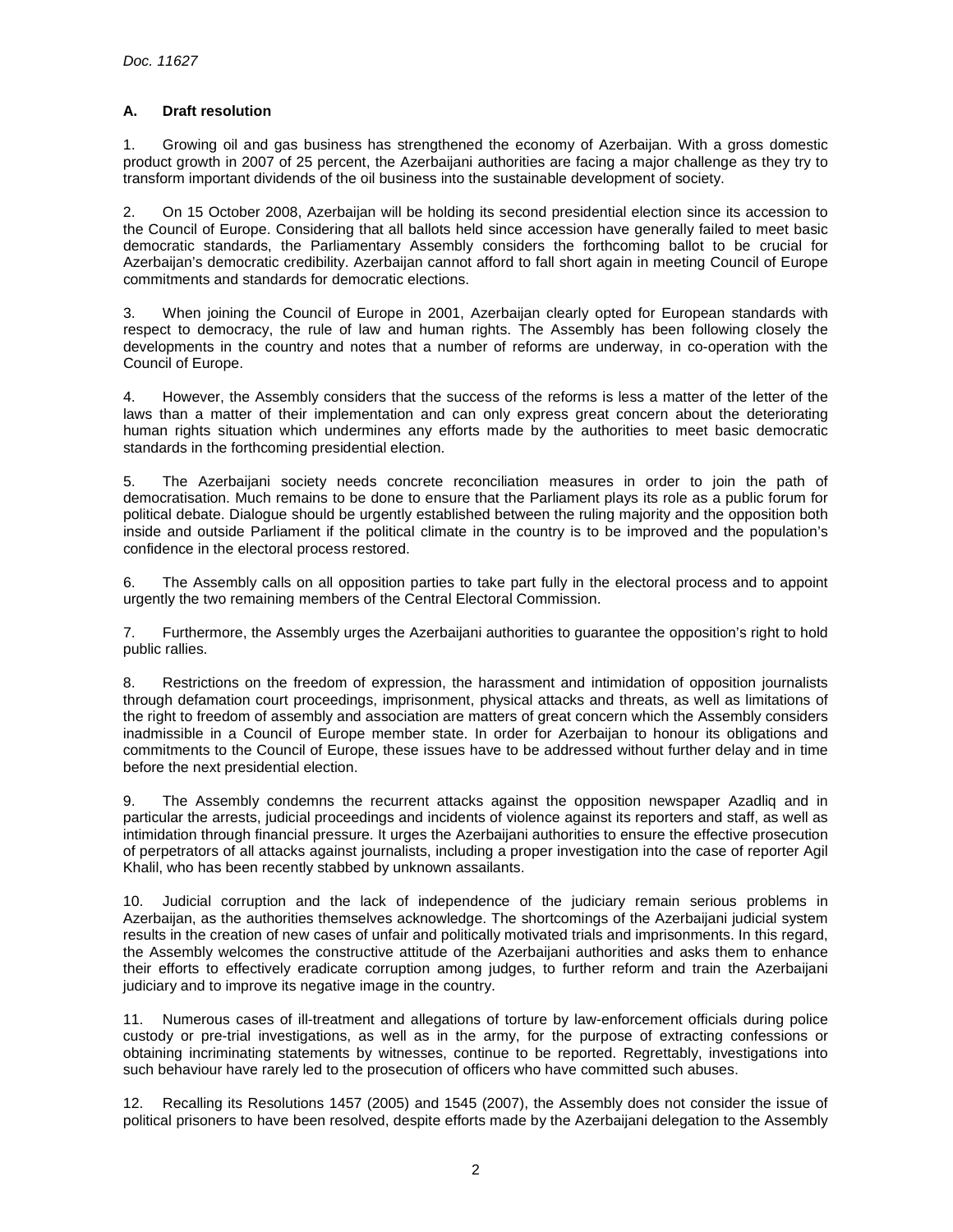in the search for a definitive solution to this issue, within the framework of the Task Force composed of representatives of the authorities and of human rights defenders.

13. The Assembly takes note of the presidential pardon decrees of 28 December 2007 and 18 March 2008, which led to the release of respectively 114 and 59 prisoners and included 6 journalists and 23 prisoners appearing on the list of prisoners drawn up by human rights defenders. It also welcomes the recent release of Mr Sahavat Gumbatov and Mr Ramin Tagiyev by court decisions. It strongly regrets, however, that none of the prisoners referred to in Resolution 1545 (2007) has been released and that the three journalists associated with the most vocal opposition newspapers, Ganimat Zahidov, Sakit Zahidov and Eynulla Fatullayev, remain in prison.

14. The Assembly can only but regret that the only amnesty law adopted by the Parliament of Azerbaijan, on 8 May 2007, which led to the release of 9,000 persons convicted of petty crimes, did not include any of the prisoners in respect of whom the Assembly has repeatedly expressed concern.

15. In view of the above, the Assembly recalls its Resolution 1545 (2007) on the honouring of obligations and commitments by Azerbaijan and urges the Azerbaijani authorities to undertake a number of measures without further delay.

16. As regards the preparation of the presidential election:

16.1. the Assembly calls on the Parliament of Azerbaijan to adopt the revised Electoral Code, in full compliance with the recommendations of the European Commission for Democracy through Law (Venice Commission), before its summer recess, and the authorities to take all necessary measures to implement it immediately and fully. This implies that:

16.1.1. the composition of the Central Electoral Commission, and also of the territorial and precinct electoral commissions, should be balanced and should not be dominated by progovernment forces;

16.1.2. independent candidates in the Central Electoral Commission and territorial electoral commissions should be agreed upon by consensus;

16.1.3. the posts of Chairperson, Vice-Chairperson and Secretary of electoral commissions at all levels should be fairly distributed;

16.1.4. an efficient complaints and appeals procedure should be guaranteed;

16.2. the Assembly calls on the Parliament of Azerbaijan to adopt the revised 1998 law on freedom of assembly, in full compliance with the recommendations of the Venice Commission, before its summer recess and the authorities to take appropriate measures to ensure that the implementation of the relevant legislation respects fully Article 11 of the European Convention of Human Rights (hereafter the Convention), as interpreted by the European Court of Human Rights;

16.3. a climate of confidence should be restored, which implies that dialogue between the ruling majority and the opposition, both inside and outside Parliament, should be urgently established;

16.4. political parties and blocs should be given free broadcast time and print space in the state funded media, under equal conditions, as stipulated in the Electoral Code of Azerbaijan;

16.5. all relevant measures should be taken to prepare the ground for a free and fair presidential campaign, as well as elections, so that mistakes from the last ballot are not repeated;

16.6. a clear message should be passed, in time for the 2008 presidential election and at the highest political level, that electoral fraud will not be tolerated.

17. As regards the fight against corruption and money laundering, the Assembly:

17.1. welcomes the efforts made by the authorities to address the problem of corruption, which at present continues to affect all levels of society and threatens the economic growth, as well as the social and political development of the country. In particular, the Assembly welcomes the adoption of a new National Strategy "on increasing transparency and the fight against corruption", as well as of an action plan for its implementation for the period 2007-2011, prepared in close co-operation with the Council of Europe;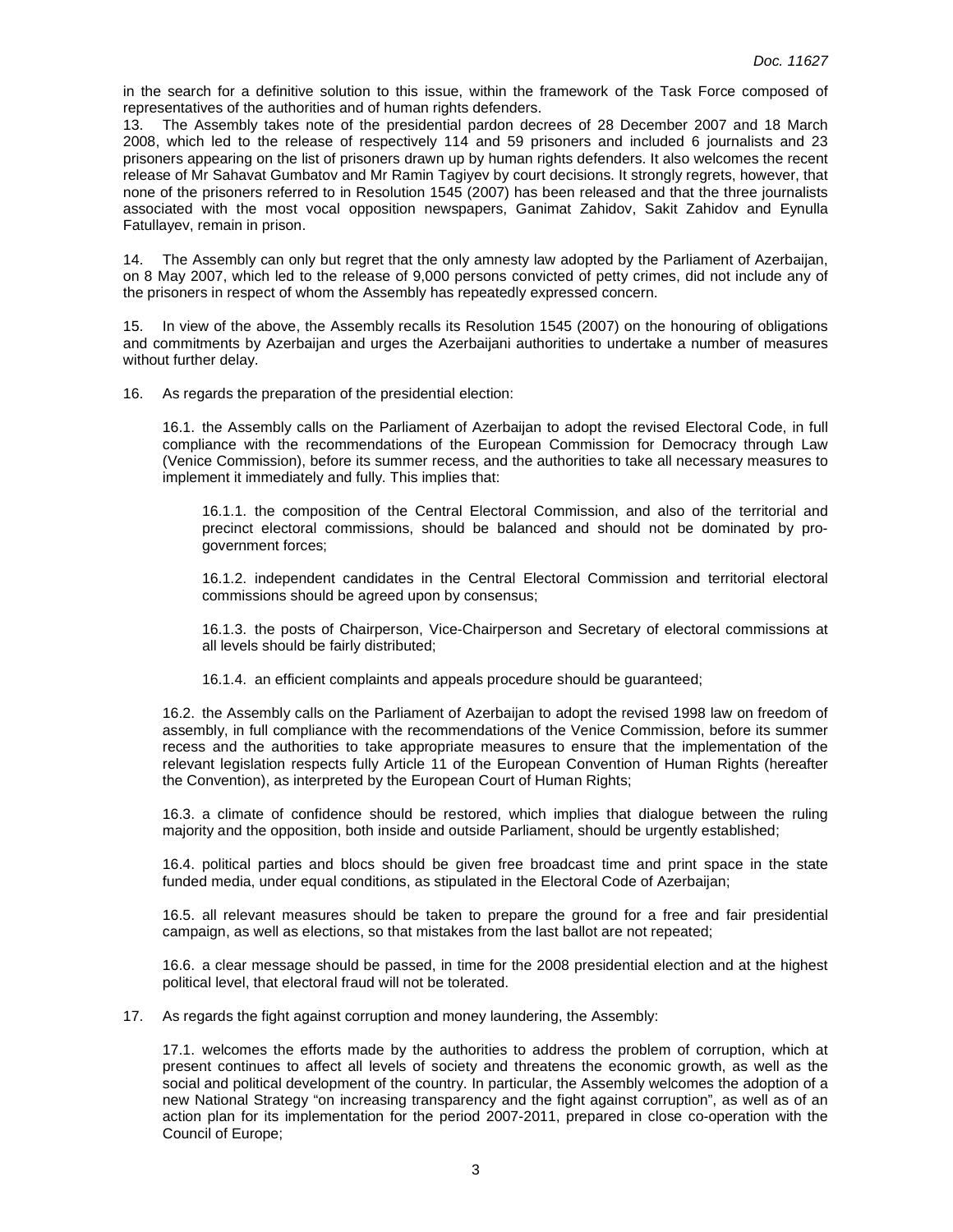17.2. urges the Parliament to adopt the Law on Money Laundering and Counter-Financing of Terrorism, the Law on Conflict of Interest and the Law on Responsibility of Legal Persons for Corruption Offences, in line with Council of Europe experts recommendations;

17.3 urges the Azerbaijani authorities to implement without further delay the recommendations made by the Group of States against Corruption (GRECO) and the Committee of Experts on measures to counter money-laundering and financing of terrorism (MONEYVAL).

18. As regards freedom of expression, the Azerbaijani authorities should:

18.1. initiate the legal reform aimed at the decriminalisation of defamation and the revision of the relevant civil law provisions to ensure respect of the principle of proportionality, as recommended in Resolution 1545 (2007); in the meantime, a political moratorium should be re-introduced so as to put an end to the use of defamation lawsuits as a means of intimidating journalists;

18.2. guarantee the effective prosecution of perpetrators of attacks against journalists;

18.3. implement the recommendations made by the Council of Europe experts on the Law on Television and Radio Broadcasting and the Degree of the President approving the regulations of the National Television and Radio Broadcasting Council and amend the relevant legislation so as to:

18.3.1. clarify the role of the state broadcaster as compared to that of the public broadcaster;

18.3.2. guarantee the independence of the National Television and Radio Broadcasting Council, including from a financial point of view;

18.3.3. define the terms for the award of broadcasting licences more clearly and put an end to state interference with broadcasting.

19. As regards freedom of association:

19.1. the Assembly is particularly concerned by the Khatai District Court's decision of 14 May 2008 to revoke and annul the registration of the Election Monitoring Centre (EMC), a well-known and recognised non-partisan domestic election observation organisation, following an appeal by the Ministry of Justice;

19.2. the Assembly urges the Azerbaijani authorities to take all necessary measures to guarantee freedom of association in both law and practice and in compliance with Article 11 of the Convention, as interpreted by the European Court of Human Rights, and to execute the European Court of Human Rights' judgment in the case *Ismayilov v. Azerbaijan*, finding a violation of Article 11 of the Convention.

20. As regards the reform of the judiciary:

20.1. concrete measures should be taken to put an end to the strong influence still exerted by the executive over the judiciary branch;

20.2. the right to a fair trial should be guaranteed and measures should be taken to ensure that the implementation of the relevant legislation respects fully the requirements of Article 6 of the Convention, as interpreted by the European Court of Human Rights;

20.3. the Code of conduct on prosecution bodies should be finalised, adopted and implemented to prevent abuse of power and corruption, in accordance with the 2006 Decree on the reform of the judiciary.

21. As regards the follow-up to the issue of alleged political prisoners:

21.1. the Assembly reiterates its call on the Azerbaijani authorities to make use of every legal remedy (amnesty, review of cases by higher-instance courts, conditional release for health reasons, pardon) so as to settle once and for all this problem;

21.2. the Azerbaijani authorities in particular should release Natiq Efendiyev, Rasim Alekperov, Ruslan Bashirli, Akif Huseynov and Telman Ismayilov;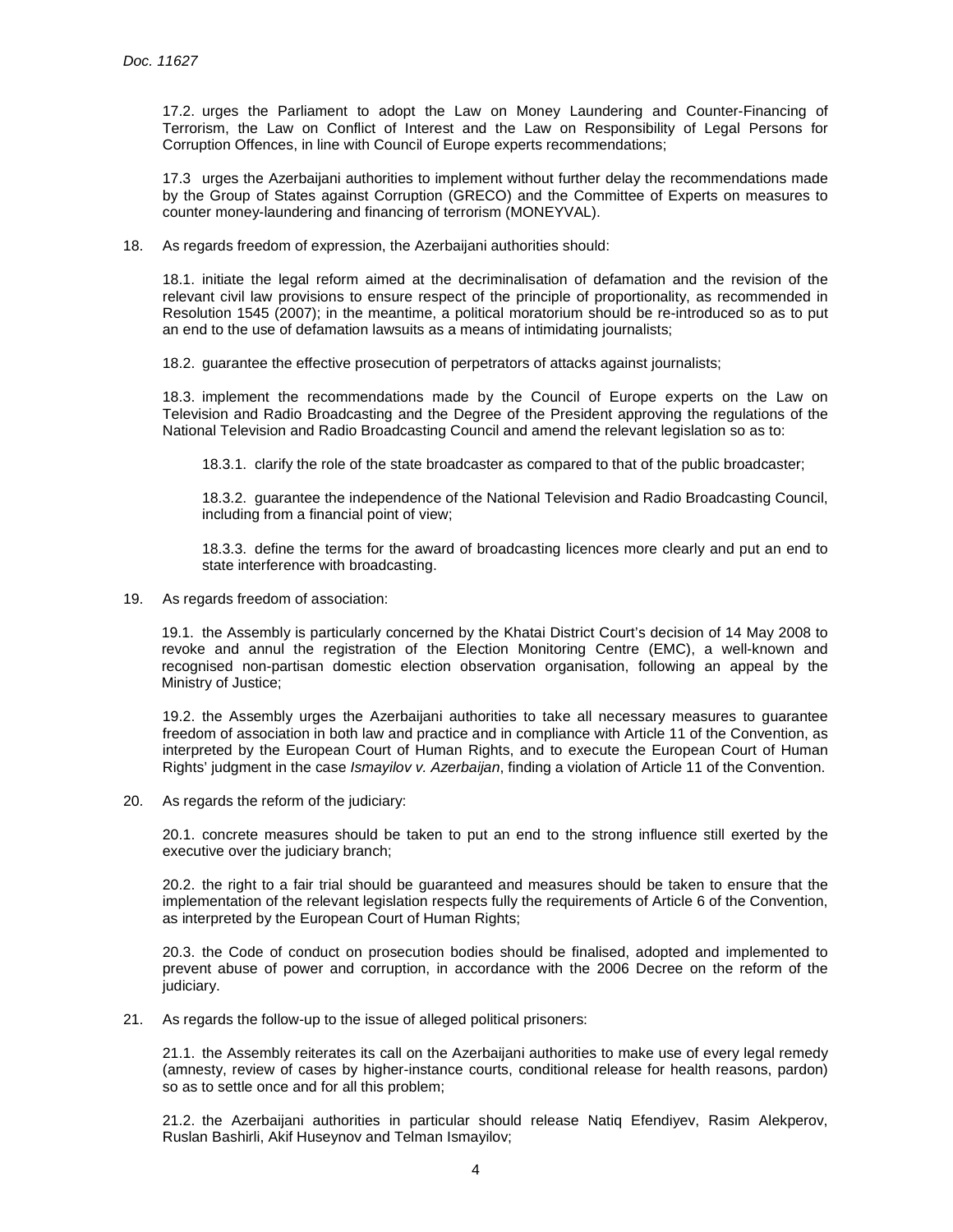21.3. the Assembly condemns the lack of transparency and fairness in the relevant investigation and court proceedings and demands the immediate release of imprisoned opposition journalists Ganimat Zahidov, Sakit Zahidov and Eynulla Fatullayev.

22. As regards conditions of detention, the Assembly urges the Azerbaijani authorities to:

22.1. implement the recommendations made by the Council of Europe's Committee for the Prevention of Torture and Inhuman or Degrading Treatment or Punishment (CPT) in its reports on the two ad hoc visits of January 2004 and May 2005;

22.2. authorise the publication of the above mentioned reports without further delay;

22.3. take the necessary measures to execute the European Court of Human Rights' judgment in the case Mammadov (Jalaloglu) v. Azerbaijan, finding a violation of the Convention's Articles 3 (prohibition of torture) and 13 (right to an effective remedy).

23. As regards other outstanding issues:

23.1. the law on alternative civilian service should be adopted without further delay, in line with Azerbaijan's accession commitment;

23.2. the law on national minorities should be adopted and the European Charter for Regional or Minority Languages (ETS No. 148) should be ratified, in line with Azerbaijan's accession commitment;

24. As regards Azerbaijan's commitment to the peaceful settlement of the Nagorno-Karabakh conflict:

24.1. the Assembly considers that sustainable democratic development will be extremely difficult in Azerbaijan as long as the country's territorial integrity has not been restored;

24.2. the Assembly takes note of the United Nations General Assembly Resolution "on the situation in the occupied territories of Azerbaijan", adopted on 14 March 2008, which expresses serious concern that the armed conflict in and around the Nagorno-Karabakh region of Azerbaijan continues to endanger international peace and security, reaffirms Azerbaijan's territorial integrity, expresses support for its internationally recognised borders and demands the immediate withdrawal of Armenian forces from the occupied territories;

24.3. the Assembly welcomes the meeting between the Azerbaijani and Armenian Foreign Ministers in Strasbourg, on 6 May 2008, on the sidelines of the meeting of the Committee of Ministers, which they both subsequently qualified as constructive talks. Both Ministers reaffirmed their countries' commitment to seeking a peaceful solution to the Nagorno-Karabakh conflict. The Assembly strongly urges Azerbaijan and Armenia to continue to seek a peaceful solution to the conflict;

24.4. the Assembly welcomes the Monitoring Committee's initiative to organise in Berlin, in November 2007, a hearing "on frozen conflicts" including the Nagorno-Karabakh conflict. In this respect, the Assembly reaffirms the role it can play in helping foster a positive negotiating climate, through dialogue at the parliamentary level.

25. The Assembly asks its Monitoring Committee to continue to follow closely developments in Azerbaijan, especially with a view to ensuring that the next presidential election of October 2008 will fully respect Council of Europe standards for free and fair elections.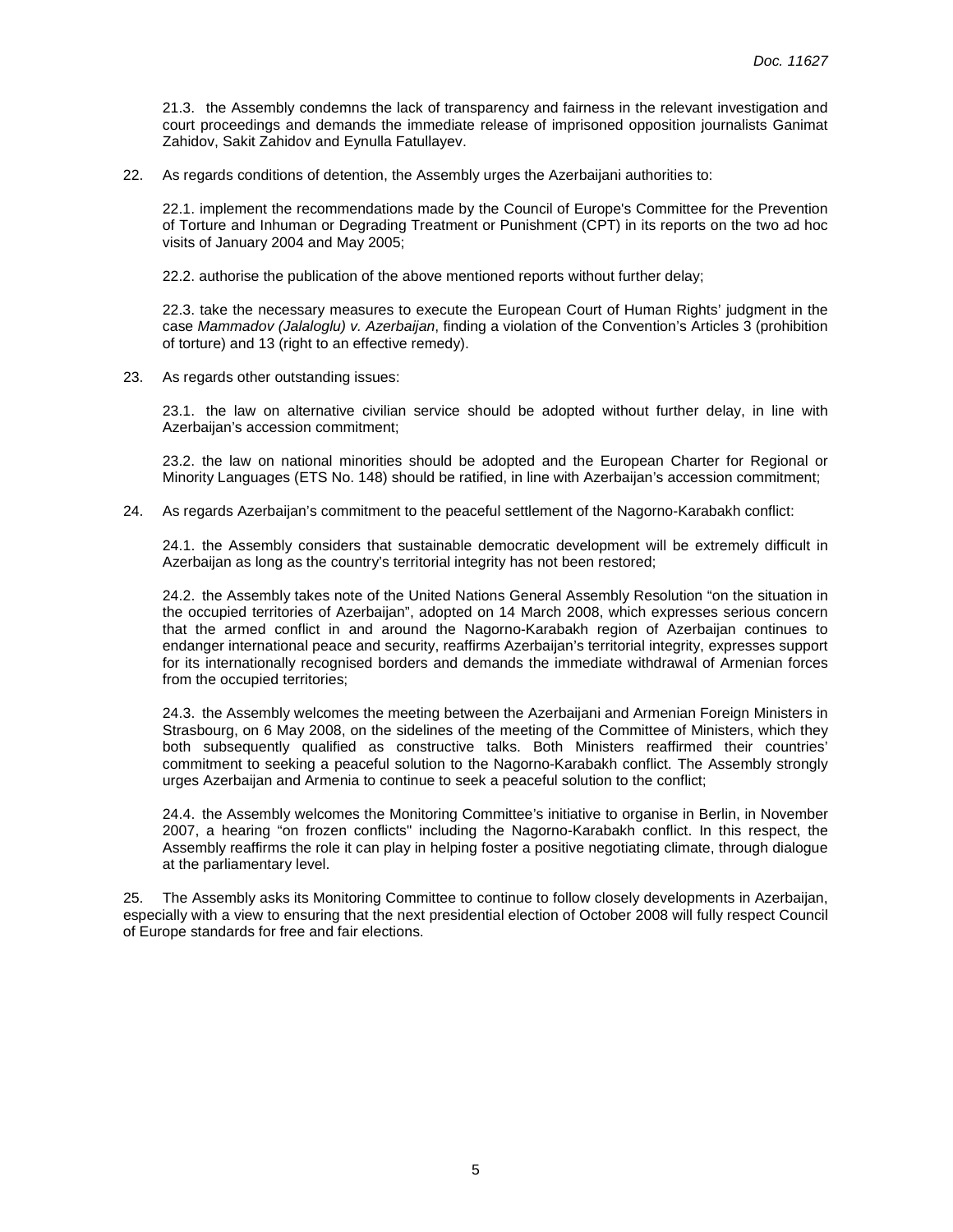# Doc. 11627

| В.                       | Explanatory memorandum by Mr Herkel and Mrs Jivkova, co-rapporteurs                                                                                                                                                                                                                                                                          |
|--------------------------|----------------------------------------------------------------------------------------------------------------------------------------------------------------------------------------------------------------------------------------------------------------------------------------------------------------------------------------------|
| <b>Table of contents</b> |                                                                                                                                                                                                                                                                                                                                              |
| L                        |                                                                                                                                                                                                                                                                                                                                              |
| Ш.                       |                                                                                                                                                                                                                                                                                                                                              |
| Ш.                       |                                                                                                                                                                                                                                                                                                                                              |
| i.<br>ii.<br>iii.        | Previous ballots<br>Preparation of the October 2008 presidential election<br>Reform of the Electoral Code                                                                                                                                                                                                                                    |
| IV.                      |                                                                                                                                                                                                                                                                                                                                              |
| v.                       |                                                                                                                                                                                                                                                                                                                                              |
| i.                       | Freedom of expression<br>The press<br>a.<br><b>Radio and Television</b><br>b.<br>Internet<br>C.                                                                                                                                                                                                                                              |
| ii.                      | Freedom of assembly                                                                                                                                                                                                                                                                                                                          |
| iii.                     | Freedom of association                                                                                                                                                                                                                                                                                                                       |
| iv.                      | The right to fair trial, follow-up to the issue of alleged political prisoners and humanitarian concerns<br>The right to a fair trial and the reform of the judiciary<br>a.<br>Follow-up to the issue of alleged political prisoners and humanitarian concerns<br>b.<br>Particular cases of prisoners followed closely by the Assembly<br>C. |
| v.                       | Prison reform, detention conditions and allegations of ill-treatment                                                                                                                                                                                                                                                                         |
| vi.                      | Alternative service and conscientious objectors                                                                                                                                                                                                                                                                                              |
| Vİİ.                     | Minorities rights                                                                                                                                                                                                                                                                                                                            |
| VI.                      |                                                                                                                                                                                                                                                                                                                                              |
|                          |                                                                                                                                                                                                                                                                                                                                              |
| i.<br>ii.                | Incidents of physical attacks against journalists since April 2007<br>Judicial proceedings against journalists                                                                                                                                                                                                                               |
|                          |                                                                                                                                                                                                                                                                                                                                              |

Particular cases of prisoners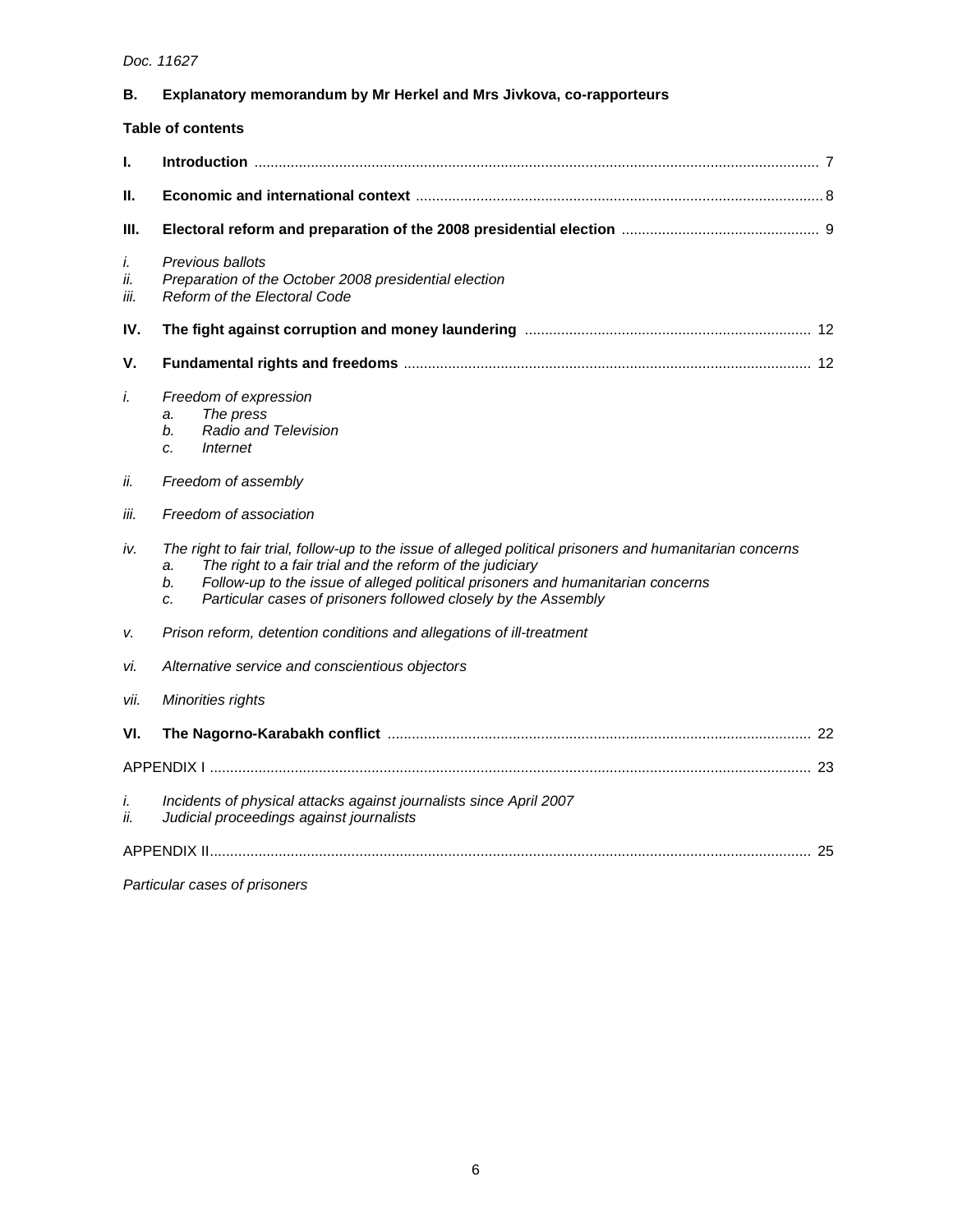# **I. Introduction**

 $\overline{a}$ 

1. On 15 October 2008, Azerbaijan will be holding its second presidential elections since its accession to the Council of Europe in 2001. Regrettably, all previous ballots held since have failed to meet democratic standards<sup>1</sup>.

2. This failure led to the challenging of the credentials of the Azerbaijani delegation at the opening of the Assembly's January 2006 part-session. In its Resolution 1480 (2006), the Assembly finally ratified the credentials of the delegation of Azerbaijan and in its Resolution 1505 (2006) of June 2006 instructed the Monitoring Committee to follow closely the developments in the country and to report back to the Assembly.

3. When adopting its Resolution 1545 (2007) on the honouring of obligations and commitments by Azerbaijan in April 2007, the Assembly considered the co-operation between the Council of Europe and Azerbaijan essential for the development of democracy and the respect for the rule of law and human rights in the country and supported the continuation of this co-operation for the purpose of preparing the 2008 presidential elections.

4. Furthermore, in its Resolution 1457 (2005) on the follow-up to Resolution 1359 (2004) on political prisoners in Azerbaijan, the Assembly concluded that "it [could] not consider the issue of political prisoners to have been finally resolved" and asked the Azerbaijani authorities to take a number of measures in order to find "a speedy and permanent solution to the issue of political prisoners and presumed political prisoners". The Assembly also welcomed the setting up of a task force comprising representatives of the authorities and of human rights NGOs for the purpose of "adopting a single position and approach to the issue of meeting the commitment and eliminating the problem". They had agreed to work on the basis of two lists referred to in Resolution 1457 (2005).

5. In December 2007, a motion for a resolution on the follow-up to the issue of political prisoners in Azerbaijan<sup>2</sup> was tabled, regretting the lack of concrete follow-up given to the Assembly's recommendations and the absence of results in this matter. The motion stressed the present need for a special rapporteur to be appointed, from the Committee of Legal Affairs and Human Rights, with a specific mandate to follow-up the work of previous special rapporteur, Mr Malcom Bruce, on the issue of political prisoners in Azerbaijan<sup>3</sup> and ensure that proper follow-up be given to Resolutions 1457 (2005) and 1545 (2007). On the 13 March 2008, the Bureau decided to postpone its decision on the reference of the motion until June 2008.

6. On 18 March 2008, the Monitoring Committee decided to report to the Assembly, in June 2008, in an interim report on the current state of the functioning of democratic institutions in Azerbaijan, including the follow-up given to the issue of political prisoners.

7. Following the departure of Mr Tony Lloyd from the Assembly, Mrs Evgenia Jivkova was appointed as co-rapporteur on the honouring of obligations and commitments by Azerbaijan on 9 November 2007. It is against this background that we visited Baku twice in 2008, from 4 to 7 February and from 18 to 20 May. We wish to thank the Azerbaijani Parliament and in particular the Chairman of the delegation to the Parliamentary Assembly, Mr Samad Seyidov, and his secretariat, for their excellent organisation of the visits, which enabled us to hold very frank discussions with the authorities at the highest level<sup>4</sup>. We would also like to thank Mr Fikrat Mammadov, Minister of Justice, for his support and assistance in the organisation of the visits to prisons of a number of prisoners mentioned in Resolution 1545 (2007) or convicted after its adoption.

8. We are also grateful to Mr Denis Bribosia, Special Representative of the Secretary General of the Council of Europe in Azerbaijan, and his staff in the Baku Office, for their precious assistance in the

<sup>1</sup> See Assembly reports on election observation missions in Azerbaijan, Doc. 10003 of 27 November 2003 (2003 presidential election), Doc.10751 of 29 November 2005 (2005 parliamentary elections), Doc. 10941 of 13 May 2006 (partial re-run of 2005 parliamentary elections). 2

Motion for a resolution presented by Mr Pourgourides and others on the follow-up to the issue of political prisoners in Azerbaijan, Doc. 11468

 $3$  See Doc. 10564 and Doc.10026, reports of the Committee on Legal Affairs and Human Rights, rapporteur: Mr Malcolm Bruce).

<sup>4</sup> We actually met the President of the Republic, the Speaker of Parliament, the Head of Presidential Administration, various Ministers, the Prosecutor General, the Chairman of the Central Electoral Commission, as well as NGOs and media representatives, political leaders from opposition parties, and representatives of the international and diplomatic community.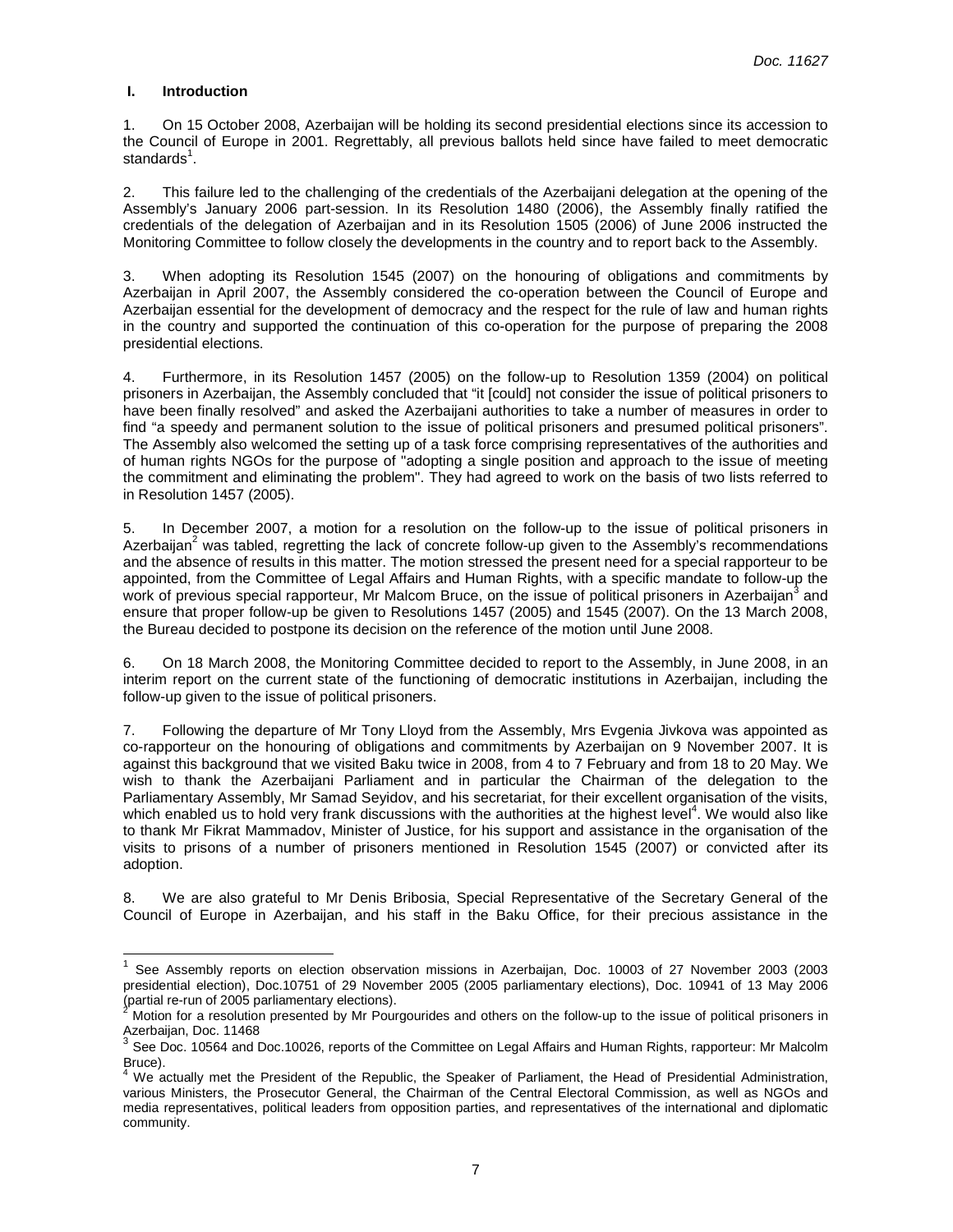organisation of meetings with representatives of the civil society, political parties and with representatives of the media and of international organisations.

# **II. Economic and international context**

9. The country's massive oil revenues have led to a growing self-confidence in Azerbaijan's foreign policy. Export of oil and gas has strengthened the economic position of the country and led to a 25% gross domestic product growth in 2007. The \$4 billion Baku-Tbilisi-Ceyhan (BTC) pipeline - which pumps Caspian Sea oil to the Turkish Mediterranean, bypassing Russia and Iran - should supply 1 million barrels per day by 2009. One of the pipeline's main beneficiaries is Azerbaijan.

10. Moreover, at the GUAM-Organization for Democracy and Economic Development Heads of States Summit, hosted in Baku on 18 and 19 June 2007<sup>5</sup>, and at the G8 summit in Heiligendamm (Germany), in June 2007, President Putin proposed using the radar site of Qabala (300 km North of Baku) for a European missile defence system as a counter proposal to the plan of President George W. Bush to base the system elsewhere in Europe. The Qabala radar station was built in 1987 and is currently rented to the Russian Federation.

11. At the same time, there is a widespread public perception of corruption throughout all facets of society, including the civil service, government ministries and official at the highest level, which could jeopardise the development of the country.

12. The government tries to apply a balanced foreign policy between Russia, Iran and the West. Political life in Azerbaijan is largely influenced by neighbouring and international politics and, in 2008, events such as the unilateral declaration of independence of Kosovo, the presidential elections in Armenia and the ensuing events, or the Turkish military operations in Iraq and the 21 May parliamentary elections in Georgia.

13. The Nagorno-Karabakh conflict continuously dominates the political agenda of the country. In the first week of March 2008, heavy gunfire broke out on the front line which led to several casualties. According to governmental sources, five Azerbaijani soldiers and two civilians were killed in and around the area while several civilians and soldiers were injured. Heavy casualties on the Armenian side were also reported.

14. Today, the Azerbaijani authorities are facing a major challenge as they try to transform important dividends of the oil business into the sustainable development of society.

15. Nevertheless, Azerbaijan clearly opted for European standards in terms of democracy, the rule of law and human rights when it joined the Council of Europe seven years ago.

16. Regrettably, throughout 2007 and early 2008, Azerbaijan has been pointed out by several organisations for its poor human rights record<sup>6</sup>. Restrictions to the freedom of expression, harassment of media representatives, limitations of the freedom of assembly, the lack of follow-up to the issue of alleged political prisoners and the humanitarian concerns raised by several cases, the dysfunctioning of the judiciary system and the conditions of detention are issues of great concern to the co-rapporteurs.

17. All these concerns have their origin in the dysfunctioning of the democratic institutions in the country. The October 2008 presidential elections will be a major test for the Azerbaijani authorities to prove their will to transform the country into a genuine democracy respectful of the rule of law and human rights. Azerbaijan cannot afford to fall short in meeting Council of Europe commitments and standards for democratic elections again.

<sup>-&</sup>lt;br>5 with the participation of six Presidents (Azerbaijan, Ukraine, Georgia, Lithuania, Poland and Romania), one vice-President (Bulgaria) and one Prime Minister (Moldova).

<sup>6</sup> See also Human Rights Watch, 2007 World Report on Azerbaijan; Azerbaijan, US State Department Country Reports on Human Rights Practices - 2007, Released by the Bureau of Democracy, Human Rights, and Labour on 11 March 2008; Freedom in the World 2008, the annual survey of global political rights and civil liberties, Freedom House.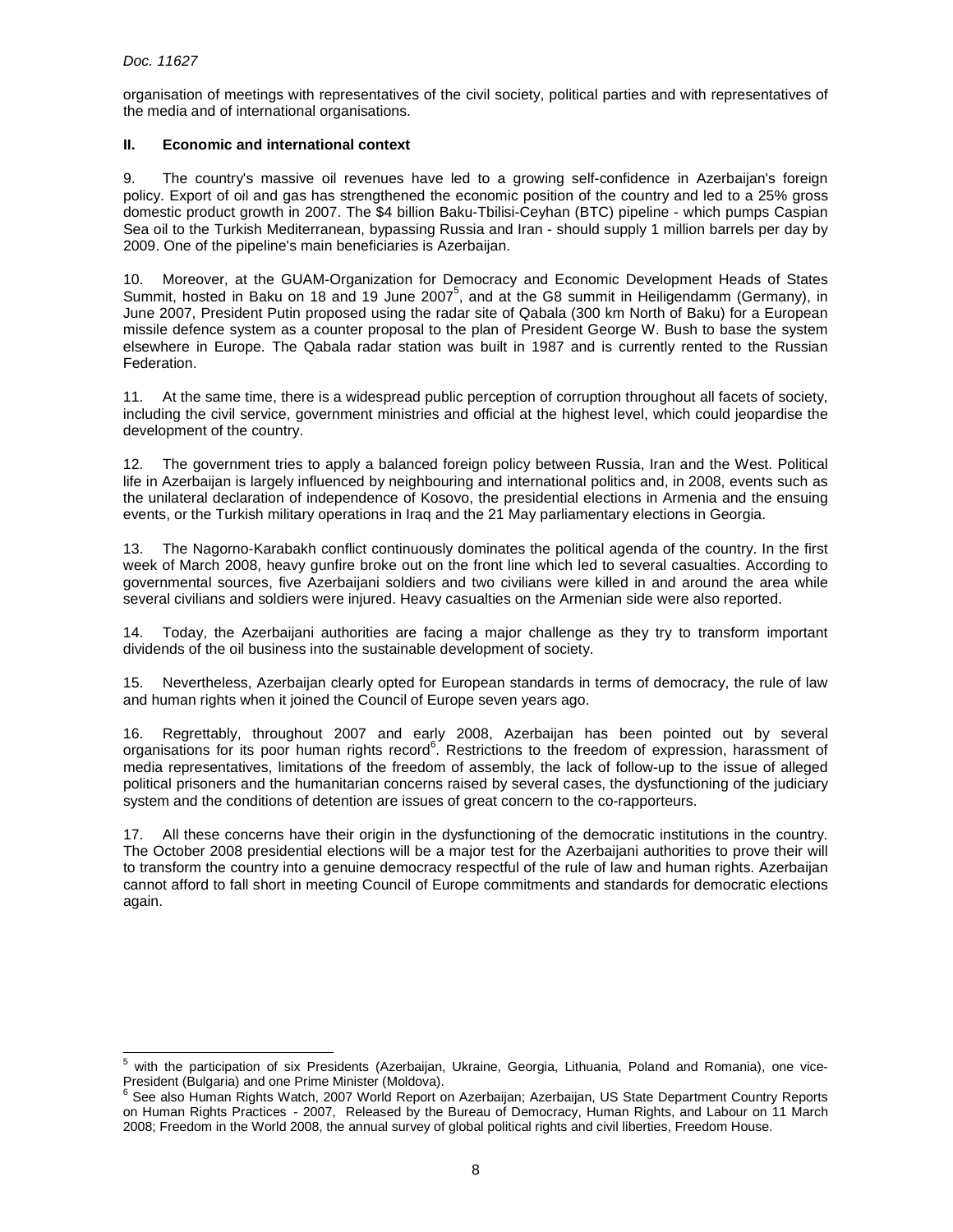# **III. Electoral reform and preparation of the October 2008 presidential election**

18. One of the basic requirements for a democracy to function is the holding of free and fair elections. Upon its accession to the Council of Europe, Azerbaijan undertook the commitment to "revise its legislation on elections, particularly the Law on the Central Electoral Commission and the Electoral Law, taking into account the recommendations put forward by the international observers during previous elections,[…]" (Opinion No. 222 (2000)).

#### i. Previous ballots

19. All ballots held since Azerbaijan's accession have generally failed to meet basic democratic standards. The 2003 presidential election was marred by massive fraud and violence and lacked transparency, casting doubts on the credibility of the electoral result. The ensuing waves of violence led to arbitrary arrests of opposition supporters and elections observers and officials and politically motivated dismissals. The excessive use of force by the Azerbaijani security forces resulted in the death of at least one protester and the injuring of hundreds of others<sup>7</sup>.

20. The 2005 parliamentary elections were more orderly and transparent than previous national elections, although still marred with irregularities. The lack of independence of local electoral commissions, which had been subject to interference, pressure and intimidation from the local authorities in the polling stations during the voting and serious impediment to the right to peaceful assembly and disproportionate use of force by the police in dispersing unauthorised rallies remained however a serious concern<sup>8</sup>.

21. Fraud and major irregularities also marred the vote counting and tabulation process. The International Election Observation Mission assessed the ballot counting process as bad or very bad in 43 percent of polling stations observed, where officials reportedly attempted to complete official tabulation protocols behind closed doors.

22. Moreover, following the ballot, the Central Electoral Commission and the Constitutional Court did not satisfactorily address reports of fraud and other irregularities.

23. In October 2006, the authorities held a partial re-run of municipal elections following the invalidation of the results of 2004 local elections in 141 municipalities, because of irregularities and complaints. The opposition Azadliq bloc, comprised of the Popular Front Party, the Azerbaijan Democratic Party and the Azerbaijan Liberal Party, boycotted the municipal elections, asserting that the composition of local electoral commissions made the elections inherently unfair.

#### ii. Preparation of the October 2008 presidential election

24. To date, opposition parties play a less active role in politics than in previous years. The aftermath of the November 2005 parliamentary elections was marked by a further weakening of the opposition both inside and outside parliament. Subsequent splits within the opposition have further weakened its position.

25. Members of the opposition complained to us that the situation had deteriorated in comparison with the previous years and that there were neither conditions nor possibilities for democratic elections in Azerbaijan as constitutional rights and freedoms of citizens were limited. Mr Ali Kerimli, the Chairman of the Popular Front Party of Azerbaijan (PFP), informed us that they would only take part in the elections if the Electoral Code as well as the composition of electoral commissions were amended, the freedom of assembly in the capital and in the regions unrestricted, all the alleged political prisoners released, media pluralism ensured and normal conditions established for the activity of political parties<sup>9</sup>.

26. The current lack of public confidence in the electoral process directly threatens the credibility of the forthcoming elections. Dialogue urgently needs to be established between the ruling majority and the opposition both inside and outside parliament if the political climate in the country is to be improved.

<sup>—&</sup>lt;br>7 See Ad hoc Committee to observe the presidential election in Azerbaijan (15 October 2003), Doc. 10003 of 27 November 2003.

<sup>&</sup>lt;sup>8</sup> See Ad hoc Committee to observe the parliamentary elections in Azerbaijan (6 November 2005), Doc.10751 of 29 November 2005.

<sup>&</sup>lt;sup>9</sup> For several years now, Mr Kerimli has been refused a passport and can still not travel abroad. See Doc. 11226 footnote 6 for details of this case.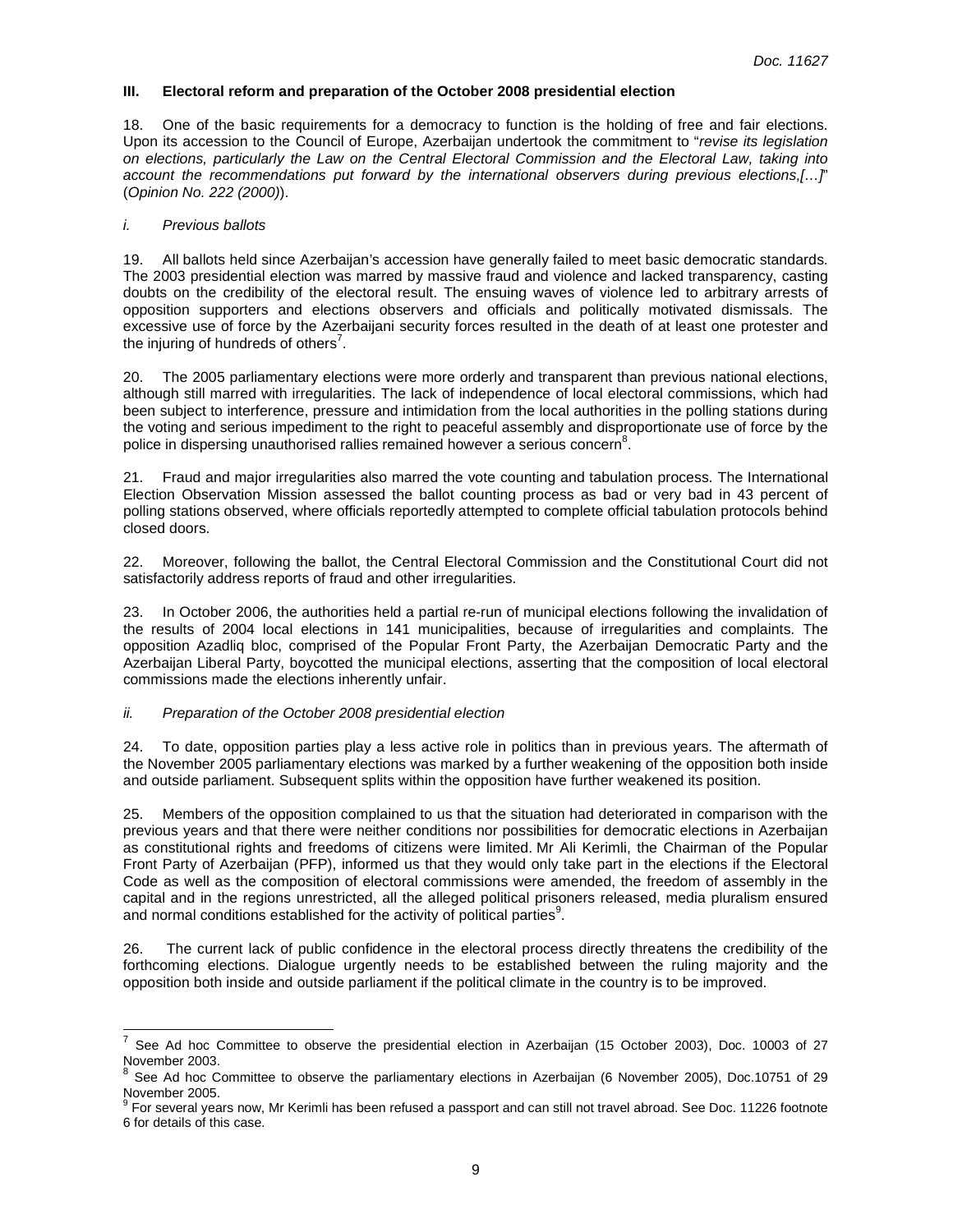27. Since accession to the Council of Europe, the Parliament of Azerbaijan has reinforced its position visà-vis the other state institutions. However, much remains to be done to strengthen parliamentary control of the executive and improve the checks and balances in a state governed by a strong presidential system<sup>10</sup>.

28. Our interlocutors from opposition parties complained about limitations of their rights to freedom of assembly. The situation is said to be sometimes worse in the regions where local authorities reportedly take action to prevent routine party activities. They reported that police officers often dispersed small gatherings at tea houses and detained participants for questioning.

29. We are concerned about the last developments on the political scene and the two dubious television programmes referring to homosexuality - which is still considered a deeply shameful subject in the Azerbaijani society - and aiming at discrediting the opposition.

30. This kind of outrageous behaviour only leads to further deterioration of relations between the authorities and the opposition.

31. Concerning the campaign itself, the Electoral Code of Azerbaijan provides that political parties and blocs are entitled to free broadcast time and print space, under equal conditions in the state funded media. However, the Chairman of the National TV and Radio Broadcasting Council regretted that no precise regulations provided for the allocation of time to candidates on private channels. It is worth noting that the National TV and Radio Broadcasting Council is still financially dependent on the government so that its independence from the Executive is not guaranteed.

32. At the time of our visit in May, an amendment to the Electoral Code was being discussed in Parliament, providing for the State TV to be replaced by the Public TV to cover the election campaign, assigning air time in accordance with the legislation on advertising.

33. So far, two presidential candidates have officially announced their candidature: the incumbent President, Mr Ilham Aliyev, and the Chairman of the Public Forum For the Sake of Azerbaijan, Mr Eldar Namazov.

34. We urged all political parties to take part in the elections and underlined the importance of the adoption and proper implementation of the law on freedom of assembly, as well as of the freedom of the media in the light of the forthcoming presidential elections.

35. We also urged the Azerbaijani authorities to pass on a clear message in time for the 2008 Presidential elections and at the highest political level, that neither electoral fraud nor restrictions of freedoms will be tolerated in the forthcoming elections.

#### iii. Reform of the Electoral Code

 $\overline{a}$ 

36. For the last parliamentary elections in 2005-2006, the electoral legislation had been only partially amended in line with the recommendations repeatedly made by the Venice Commission. The Azerbaijani authorities eventually requested the assistance of the Venice Commission for the reform of the Electoral Code of Azerbaijan just before the May 2006 re-run elections.

37. In Resolution 1505 (2006), adopted in June 2006, the Assembly urged "the authorities of Azerbaijan to amend the provisions regarding the composition of the electoral commissions at all levels so as to establish an election administration which enjoys the confidence of the electorate and of all the stakeholders and to further develop the procedure for an efficient handling of election-related complaints and appeals with the assistance of the Venice Commission."

38. To date, some recommendations repeatedly made by the Parliamentary Assembly, the Venice Commission and the OSCE/ODHIR, which are crucially important for the 2008 Presidential election, have not been addressed or are insufficiently addressed. At the time of our visit in May, the amendments to the Electoral Code were precisely under discussion in Parliament. On 2 May 2008, the President of Azerbaijan presented to the Parliament a draft law on the Amendments to the Electoral Code of Azerbaijan, which was subsequently discussed on 14 May by the Committee on Legal Policy and State Construction of the Parliament. The discussion of the draft in the plenary is due to be held by the end of May or early June 2008.

<sup>&</sup>lt;sup>10</sup> See Doc. 11226 and Resolution 1545 (2007) on the honouring of obligations and commitments by Azerbaijan, adopted on 16 April 2007.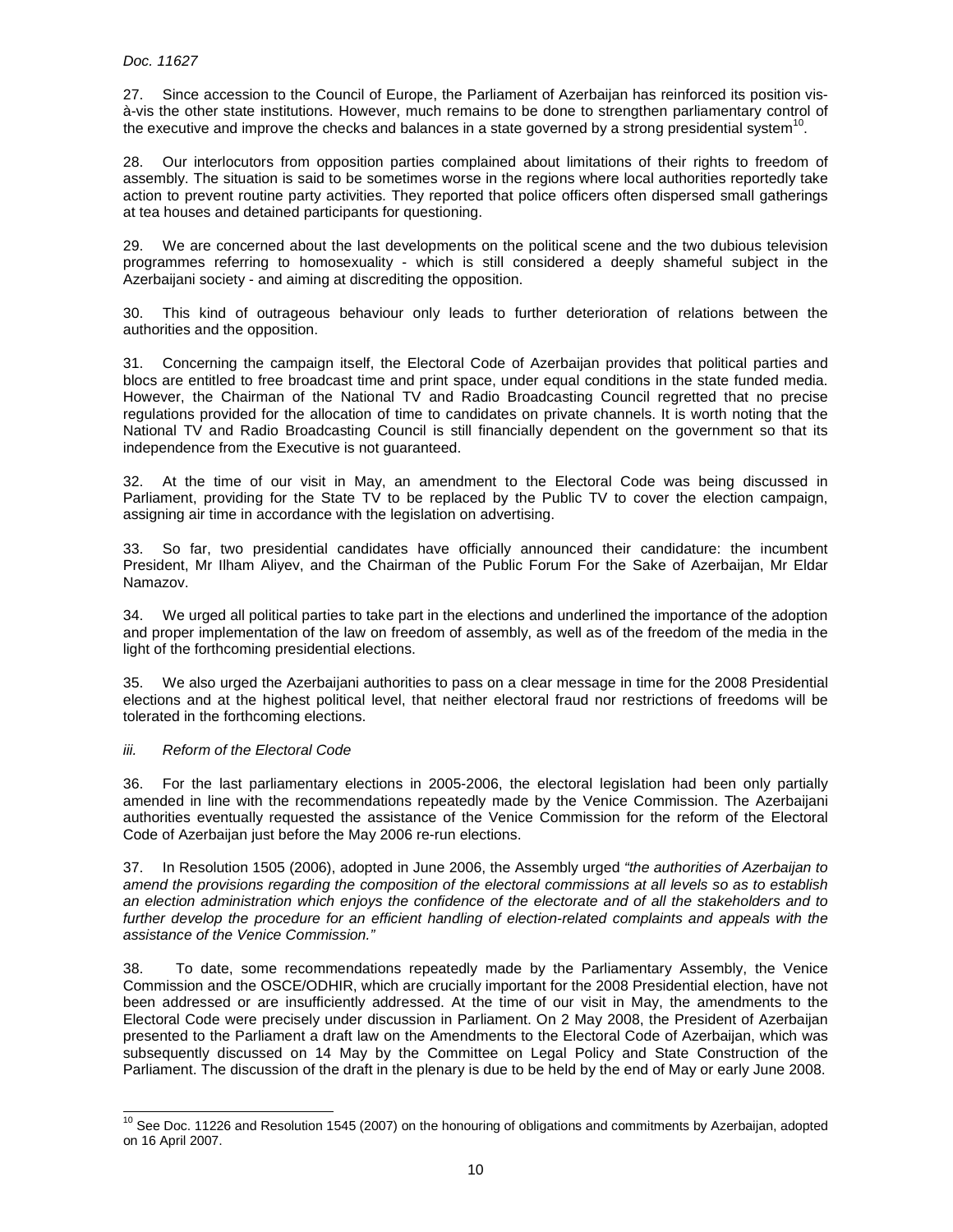39. The Venice Commission adopted a joint-interim opinion with OSCE/ODIHR on the draft Electoral Code at its 74th Plenary Session on 14-15 March 2008. In its opinion, the Venice Commission considered that the current Electoral Code remains far too complex with unnecessary repetitions, especially in the provisions on the registration of candidates, campaign financing, lists of persons entitled to conduct pre-election campaigns and limitations on the content of election campaign material.

40. The most important issues on which the Azerbaijani authorities are invited to co-operate with the Venice Commission with a view to revising the Electoral Code are: the composition of the Central Electoral Commission (CEC) and territorial electoral commissions; the voters' list and its accuracy, as well as the complaints and appeals procedures.

41. The CEC is composed of 18 members elected by Parliament (6 from the majority party, 6 from the minority parties and 6 representing independent members of Parliament); 16 members have now been elected and the CEC has the required quorum to function. We urged all parties to agree on the designation of the two remaining members.

42. The existing provisions in the Electoral Code are not sufficient to ensure that the commissions are not dominated by pro-government forces. The procedures on the designation of the members of the CEC, but also of the territorial electoral commissions and the precinct electoral commissions, should be revised in order to ensure a more balanced representation of different political forces. Independent candidates in the CEC and territorial electoral commissions should be agreed upon by consensus and we encourage all parties to ensure the effective work of territorial commissions, as well as the fair distribution of the posts of Chairman, Vice-Chairman and Secretary (1/3 for the majority party, 1/3 for the opposition, 1/3 for the independents). Moreover, an efficient complaints and appeals procedure should be guaranteed.

43. All 32 000 members of territorial and precinct electoral commissions will be trained by national and international experts before the elections. A major effort in modernisation of premises of electoral commissions has been made and each of the 125 constituencies will be provided with their own modern and appropriate premises by the day of the elections.

44. The current Electoral Code provided for the updating of the voters' list to be dealt with between January and May 2008. The 4,830 million voters' list was thus currently being updated at the time of our visits. The procedure has been simplified: while in the past an appeal to the court was necessary, a simple request accompanied by a proof of residence can now induce the correction of the voters' list. In this regard, the Chairman of the CEC is confident that all relevant measures have been taken so that mistakes from the last ballot will not be repeated.

45. A positive development has been the Presidential decree of October 2005 which introduced the marking of voters' fingers with invisible ink. We were informed by the authorities that mandatory inking would be introduced in the Electoral Code with the amendment to the Electoral Code currently underway.

46. The process of registration of candidates is still a matter of concern. Registration can be refused in a number of cases. The possibility to de-register a candidate just before the election day, with no real possibility to appeal and have a decision in time for the elections, is another major problem of the current legislation. We were informed that an amendment to the Electoral Code foresees an increase of the registration deposit up to 300 000 Manats (about 230 000 Euros), which is to be voluntarily used if a candidate does not collect the required 45 000 signatures required for candidates' registration. The opposition complained that this new provision, if adopted, would constitute a major obstacle for the registration of opposition candidates.

47. We urge that the amendments to the draft be finally adopted in full compliance with the Venice Commission's and ODIHR recommendations. We consider that this is a fundamental prerequisite for the democratic credibility of the country.

48. Concerning observers to the electoral process, a positive development was the signing of a presidential decree in 2005 which reversed the ban on election observation by NGOs receiving financial support from international sources. However, the change had no impact on the 2005 parliamentary elections, as all observers were required to have registered in advance but domestic election observers were generally able to register as individuals.

49. In this respect, we are concerned about the recent revocation of the Election Monitoring Centre (EMC) following an appeal by the Ministry of Justice. EMC is one of Azerbaijan's most experienced non-partisan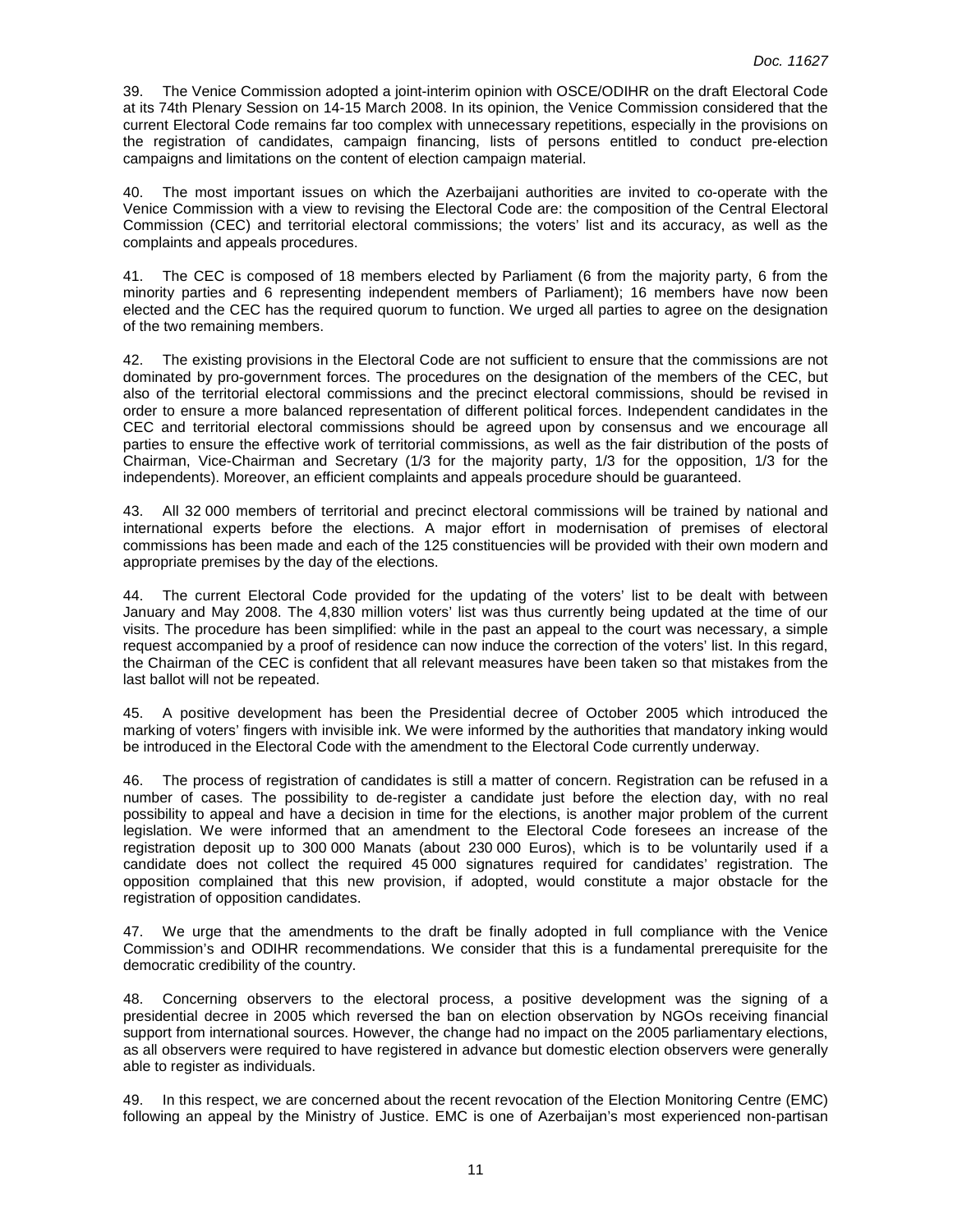domestic election observation organisations. This development clearly contradicts the statement made by the authorities about their will to hold free and fair elections.

# **IV. The fight against corruption and money laundering**

50. The World Bank's worldwide governance indicators reflected that corruption was a severe problem. In Transparency International's corruption perception index 2007, Azerbaijan ranked 130 (out of 163) in the corrupt countries.

51. According to the Group of States against Corruption (GRECO)<sup>11</sup>, Azerbaijan was making substantial efforts to address the problem of corruption but still appeared to be extensively affected by corruption at all levels of society, which could jeopardise the strong economic growth and represent a threat to its social and political development.

52. Following the amendment of the law on combating corruption and the related presidential decree of 3 March 2004, the latest "National Strategy on increasing transparency and the fight against corruption" was adopted in July 2007 by presidential decree. The National Strategy, as well as the action plan for its implementation in 2007-2011, have been prepared in close co-operation with the Council of Europe.

53. A law on rules of ethics and conduct of civil servants was adopted in June 2007. However, Azerbaijan has still not introduced comprehensive preventive legislation as regards anti-money laundering and countering the financing of terrorism. The draft laws on money laundering and counter-financing of terrorism, on conflict of interest and on responsibility of legal persons for corruption offences have been reviewed by the Council of Europe and should be adopted by the Parliament very soon, hopefully in spring this year. Once again, concrete measures to ensure an effective and efficient implementation of the relevant legislation should be taken immediately after adoption.

54. We believe that the fight against corruption should be a high priority for all state institutions. We recommend that a Committee on the fight against corruption be set up within the Parliament to foster the implementation of the National Strategy. The recommendation made by GRECO and the Committee of Experts on measures to counter money-laundering and financing of terrorism (MONEYVAL) should be implemented without further delay.

# **V. Fundamental rights and freedoms**

- i. Freedom of expression
	- a. The press

55. Upon its accession to the Council of Europe, Azerbaijan undertook to "guarantee freedom of expression and the independence of the media and journalists and particularly to exclude the use of administrative measures to restrict the freedom of the media" (Opinion No 222 (2000)).

56. In Resolution 1505 (2006), adopted in June 2006, the Assembly recalled the many concerns it had expressed about violent incidents directed against journalists. It reiterated its concerns in Resolution 1545  $(2007)^{12}$ .

57. Azerbaijan ranks as 139<sup>th</sup> out of 169 countries in the 2007 Reporters without Borders Worldwide Press Freedom Index Ranking.

58. All human rights NGOs and media representatives, as well as representatives of political parties from the opposition that we met during our visits in February and May 2008, spoke about a deterioration of the human rights situation and in particular of the freedom of speech in the country in 2007<sup>13</sup>. In their view, the media situation continues to deteriorate ever since the murder of Elmar Huseynov, the editor-in-chief of the Monitor Magazine who was gunned down in March 2005.

59. We are concerned about the recurrent attacks against the most vocal opposition newspaper Azadliq and in particular the arrests, judicial proceedings and incidents of violence against its reporters and staff, as

 $\overline{a}$ 

 $11$  See GRECO Eval I-II Rep (2005), 23 June 2006

<sup>&</sup>lt;sup>12</sup> See a list of incidents of physical attacks against journalists after the adoption of Resolution 1545 (2007) in Appendix I <sup>13</sup> See also the last report from Amnesty international, Azerbaijan : mixed messages on freedom of expression, February

<sup>2008;</sup> http://www.amnesty.org/en/library/info/EUR55/002/2008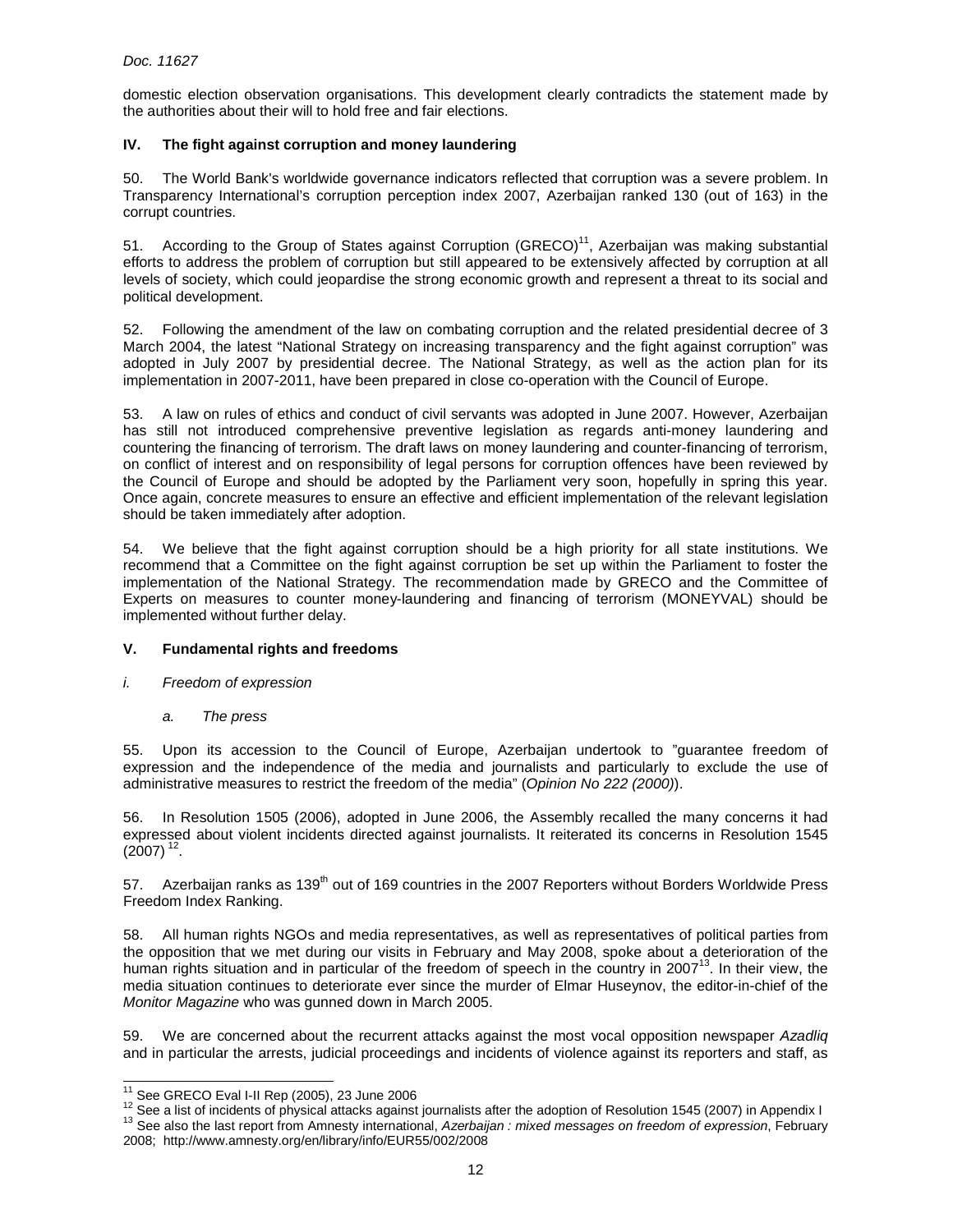well as intimidation through financial pressure. During our May visit, media representatives described a climate of fear within the Azadliq newspaper, created by the threats and pressure exerted on the staff and their relatives' life<sup>14</sup>.

60. We are particularly concerned about the case of Azadliq reporter, Agil Khalil, who was stabbed by an unidentified person on 7 May 2008. We fail to understand why the authorities have forbidden Mr Khalil to leave the country pending the investigation, while he has been the victim of several physical attacks. Moreover, the Head of the Public Prosecutor's Office, Vugar Aliyev, made a statement to the press, taking position on the case and accusing Mr Khalil of "spreading unjustified statements about his being tracked and attacked by unknown people<sup>"15</sup>, therefore interfering with the ongoing investigation.

61. Most newspapers and magazines are printed in government publishing houses or on private printing presses owned by individuals close to the government. The majority of independent and opposition newspapers remain in a precarious financial position facing regular problems paying wages, taxes and court fines. The authorities prohibit some state libraries from subscribing to opposition newspapers.

62. The economy is monopolised at every stage to the extent that the lack of a free market of advertising in the newspapers hinders the development of a free and pluralist press in the country. State companies are not allowed to buy advertising in opposition newspapers and private companies are reportedly put under pressure to do the same.

63. On 7 May 2008, President Ilham Aliyev signed a decree stipulating that a free copy of every published magazine must be sent to the Press Council.

64. All media representatives we met consider that public officials use defamation suits to prevent the publication of embarrassing or incriminating information<sup>16</sup>. According to the Criminal Code of Azerbaijan, defamation can be punished with up to three years' imprisonment.

65. The Assembly, the Secretary General and the Commissioner for Human Rights, as well as the OSCE Representative on freedom of media have repeatedly called on the Azerbaijani authorities to decriminalise defamation.

66. In his November 2007 report to the OSCE's Permanent Council, the Representative on Freedom of the Media of the Organisation for Security and Cooperation in Europe (OSCE), Mr Miklos Haraszti, described the situation of the independent media in the country as "grave". In April 2008, he took a strong critical position on the situation on mass media in Azerbaijan expressing his concern over the continuing persecution of investigative journalists: "Azerbaijani law enforcement agencies have recently fabricated accusations against several independent investigative journalists. This is especially regrettable in a democracy that has overcome the era when prosecutors faked cases against those with ideas that the government did not like".

67. In 2007, there were more than 100 cases where media representatives were taken to court. This indicator is ten times higher than in 2005. The initiators and authors of 90% of claims and accusations against journalists were high-ranking state officials. The local courts sentenced 9 journalists. All these journalists and the bodies for which they work are known for being critical of the government.

68. A Presidential pardon decree issued on 28 December 2007 included six journalists, but regrettably the three journalists associated with the most vocal opposition newspapers, the two Zahidov brothers (Sakit and Ganimat) and Mr Fatullayev, did not benefit from it.

69. The authorities consider that the problem of journalists' arrests is linked to their lack of professionalism and ethics and point at this as the cause of the high number of defamation suits.

70. Therefore, they do not envisage any legal reform aiming at the decriminalisation of defamation (which they claim exists in other European countries) nor the revision of relevant civil law provisions to ensure respect for the principle of proportionality, as recommended in Resolution 1545 (2007). However, the Azerbaijani authorities welcomed and encouraged the assistance of the Council of Europe and other international organisations in the training of journalists and judges.

 $\overline{a}$ 

 $14$  Since the incarceration of the Editor-in-Chief Ganimat Zahidov, the publication saw its human resources reduced by half (from 40 employees to 20).

 $\overline{5}$ Authorities ban Agil Khalil's leaving Azerbaijan, Turan news, Baku, 12.05.08

<sup>16</sup> See a list of judicial proceedings pending against journalists in appendix 1.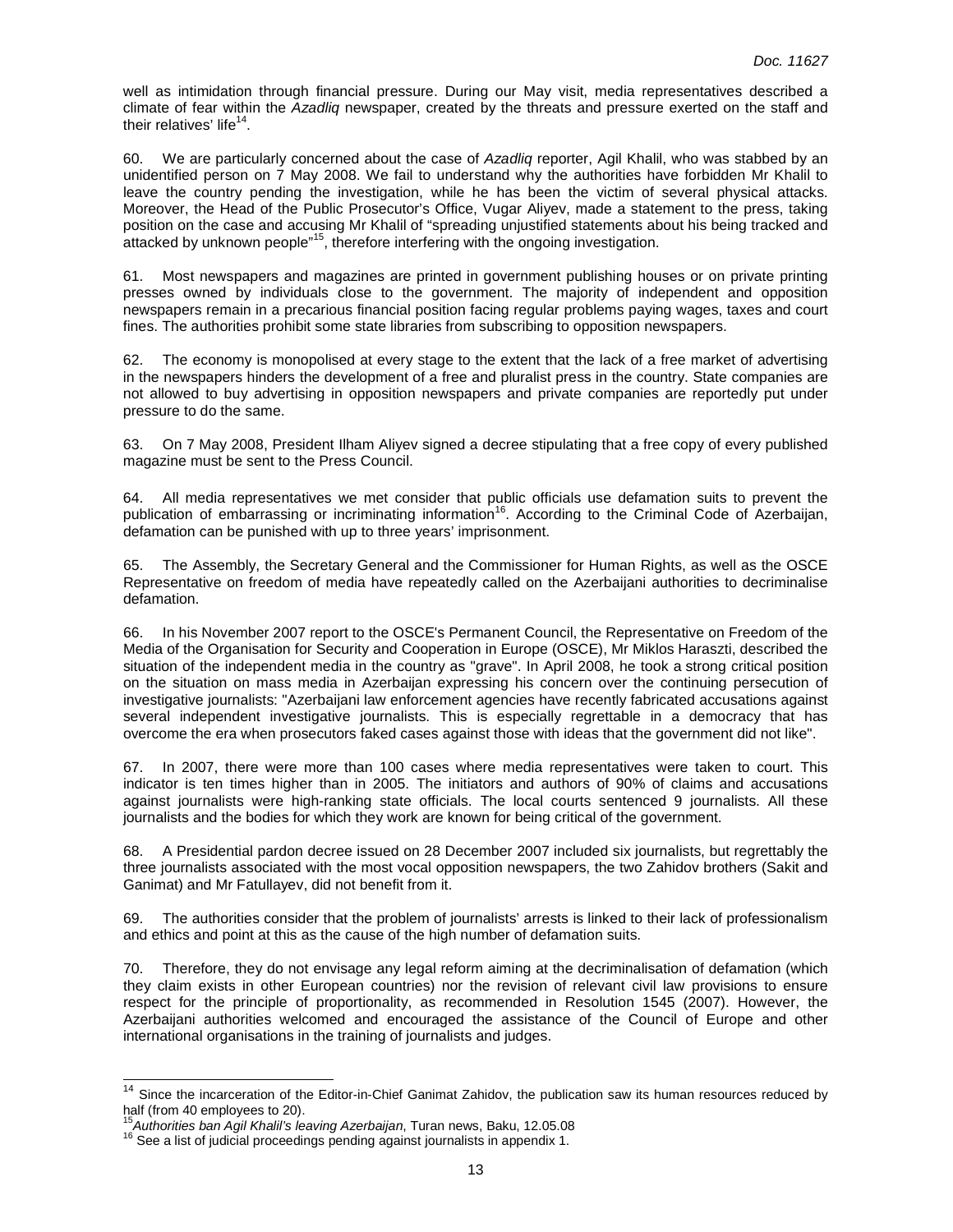71. The authorities seem to believe that they are protecting the public interest when they try to silence media which they consider to be unprofessional. For our part, we believe that only weak governments use the law to silence political and social debate in the media. If there is no room for discussion in the media, opposition will have to go underground or in exile outside the country.

72. We stress that arbitrary actions against journalists are undemocratic and contrary to Article 10 of the European Convention on Human Rights (ECHR). The right to freedom of expression includes the freedom to hold opinions and to receive and impart information and ideas without interference from the authorities. There are also doubts whether the severe sentencing of journalists for alleged defamation is in line with Council of Europe standards. There is a need to train judges on the case-law on Article 10 ECHR and strengthen their independence.

73. The Council of Europe has now initiated a substantial project aimed at improving the level of journalism in the country. The Azerbaijani authorities should also take some initiatives to abide by their commitment and comply with the requirements of Article 10 ECHR.

74. We reiterate that the Azerbaijani authorities should initiate the legal reform aiming at the decriminalisation of defamation and the revision of relevant civil law provisions to ensure respect of the principle of proportionality as recommended in Resolution 1545 (2007), paragraph 8.2.

75. Pending revision of the legislation, the President of Azerbaijan should reintroduce his 2005 political moratorium and appeal to public officials to refrain from starting legal proceedings against journalists for defamation.

76. At the same time, we encourage efforts aiming at improving the professional standards and ethics of journalists in Azerbaijan. Journalists themselves should strive for such improvements. Council of Europe assistance could be sought for sustainable training mechanisms both for journalists students and professionals.

77. We also believe that the Azerbaijani authorities should ensure the respect for journalists by guaranteeing the effective prosecution of perpetrators of attacks against journalists.

# b. Radio and Television

78. Some private television channels broadcast the views of both government and opposition officials, but their programmes are not available in all parts of the country. ANS TV, a popular channel regarded as independent, provides relatively balanced news coverage, although opposition political party leaders complain that no television station covers their activities.

79. The National Television and Radio Council (NTRC) oversees the operation of electronic media. In June 2007, the Council of Europe addressed an expertise to the Azerbaijani authorities on the draft law on Television and Radio Broadcasting and on the Decree of the President approving regulations of the NTRC.

80. The Council of Europe experts welcomed a number of progressive provisions and the affirmation of fundamental principles such as the freedom of information and speech, pluralism, objectivity and quality of broadcasting, as well as the precedence of international law. At the same time, though, the experts underlined that the greatest problem with the law was the extensive state interference with broadcasting. The law refers to targeted state programmes and other direct state intervention in broadcasting, including the state ordering special programmes or sponsoring broadcasting. Also, the Council of Europe experts regretted that the NTRC is not an independent body, since all its members are actually appointed by the President of the Republic who is also empowered to issue instructions to the NRTC. Moreover, the procedure in place for awarding licences does not contain any criteria or public-policy objectives.

81. The NTRC is directly funded from the state budget, which allows direct political pressure by the government. The Chairman of the NTRC actually confirmed to us that the situation remains somewhat blurred as the council is not treated as a public administration body (notably as regards civil servants' increase of salaries) but could not establish its own budget either. He also noted that the NTRC often invited leaders of political parties to participate in various programmes, but they refused to do so.

82. We regret that no concrete follow-up has been given to the Council of Europe expertise and encourage the Azerbaijani authorities to take the necessary measures to make the NTRC an independent body with clear functions and regulations. In particular, the law should be amended so as to clarify the role of the state broadcaster as compared to the public broadcaster, ensure the financial independence of the NTRC and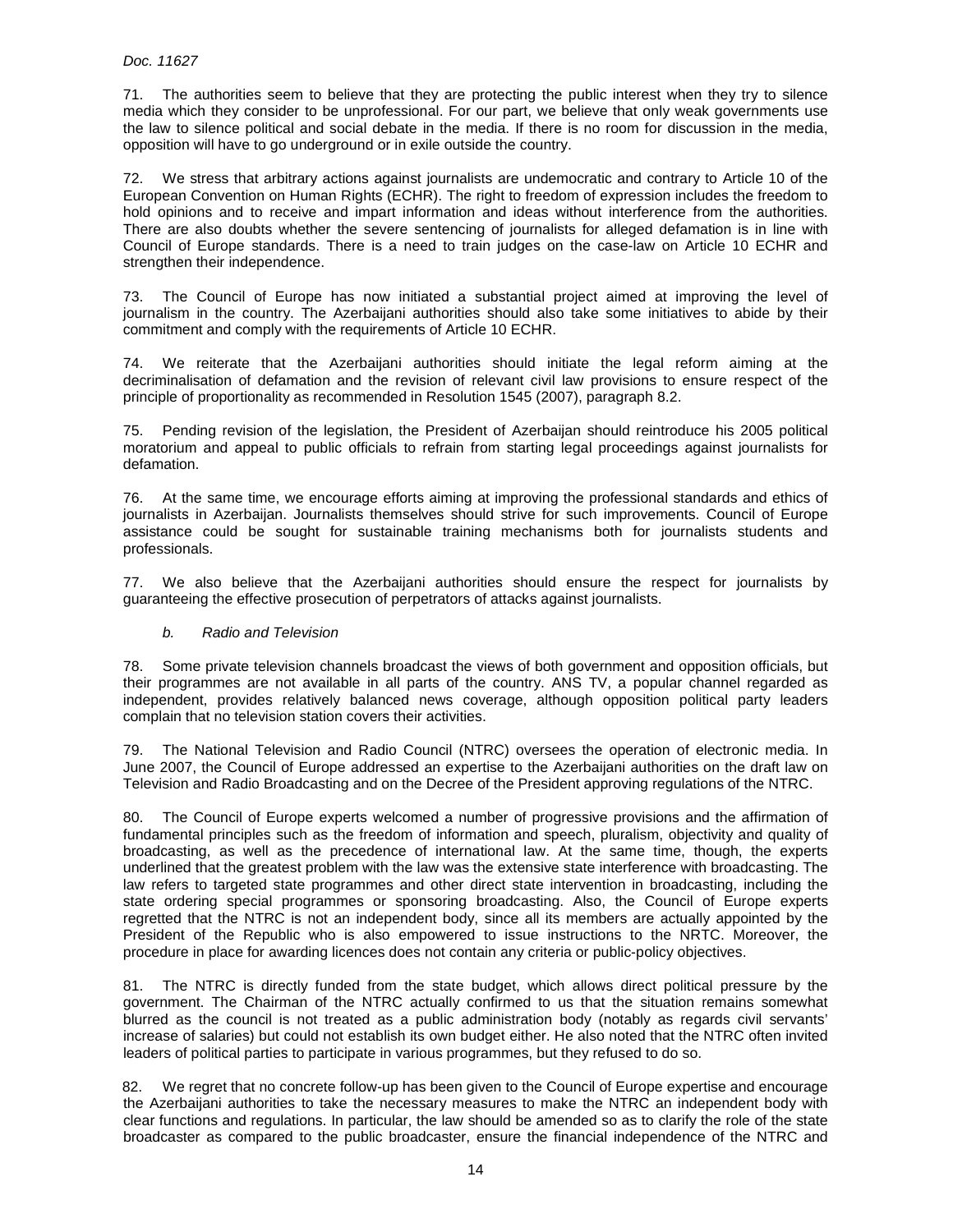define the conditions for the awarding of broadcasting licences more clearly. Moreover, the NTRC should draft clear guidelines for licence holders and fulfil its monitoring duties.

## c. Internet

83. As regards the Internet service, providers have to be licensed and to have formal agreements with the Ministry of Communications and Information Technologies.

84. Media representatives, representatives of the opposition parties and human rights defenders complained that the NTRC considers it its duty to control also the information broadcast on the Internet in order to ensure that regulations and law also apply to this media. They fear that such a control would actually lead to censorship especially since the independence of the Council was subject to doubt. They reported that, on several occasions during 2007, the government temporarily blocked public Internet access to a Web site popular for criticizing the president. During our visit in February, the Chairman of NTRC explained that Internet represented a new and complex development of technology and an important matter which needed regulations and was thus on the NTRC's agenda.

We are particularly concerned about reports on the recently created Co-ordination Council by the Ministry of Communications and Technologies which is working on a limitation plan for Internet access. We share the fear of Mr Osman Gunduz, Chairman of the Internet Forum of Azerbaijan, that such a plan could lead to further restrictions on freedom of expression in the country.

#### ii. Freedom of assembly

86. Unacceptable violations of the freedom of assembly were one of the reasons for which the credentials of the Azerbaijani delegation were challenged in January 2006.

87. Violations of freedom of assembly in Azerbaijan have indeed been repeatedly and firmly denounced by the Assembly, especially prior to or after elections, and most recently after the parliamentary elections of November 2005.

88. In its Resolution 1545 (2007), paragraph 8.7, the Assembly welcomed the fact that the authorities of Azerbaijan had shown the political will to amend the 1998 law on freedom of assembly and had requested the assistance of the Venice Commission; it urged them to amend the law in line with the recommendations made by the latter and take appropriate measures to ensure that the implementation of the relevant legislation respects the guarantees of Article 11 ECHR as interpreted by the European Court of Human Rights. Most regrettably, violations of the freedom of assembly and the excessive use of force by law enforcement agents have not yet stopped.

89. The authorities of Azerbaijan are committed to co-operating with the Venice Commission on the reform of the 1998 law on freedom of assembly. Draft amendments to the 1998 law on freedom of assembly were submitted to the Venice Commission by the authorities in November 2007. The Venice Commission approved an Opinion on these amendments at its meeting in December 2007 $17$ . It commended the commitment shown by the Azerbaijani authorities to remedy the shortcomings of the law on freedom of assembly of 1998, currently in force, following the suggestions made by the Commission in its Opinion of October 2006 and in consultation with the rapporteurs and the OSCE Mission in Baku, as well as with ODIHR. Significant improvements have been proposed. If these proposals are adopted by the Parliament in this form, including the remaining modifications which are set out in this opinion, the law will meet European standards. Due implementation of the law will then be crucial.

90. The Venice Commission further underlined that the law must be applied and interpreted by the administrative authorities, the courts reviewing their decisions and the police in a manner which respects the standards which have inspired it. They must show a presumption in favour of assemblies. This will require extensive discussions, including with the civil society, and specific training. The Venice Commission expressed its readiness to assist the Azerbaijani authorities in this process.

91. The adoption of the draft law by the Parliament is on the agenda of its spring session. During our visit in May, the Azerbaijani authorities confirmed to us that the draft had taken into account all the recommendations made by the Venice Commission.

 $17$ Opinion on the Draft amendments to the Law on Freedom of Assembly of Azerbaijan, adopted by the Venice Commission at its 73rd Plenary Session (Venice, 14-15 December 2007) (CDL-AD(2007)042).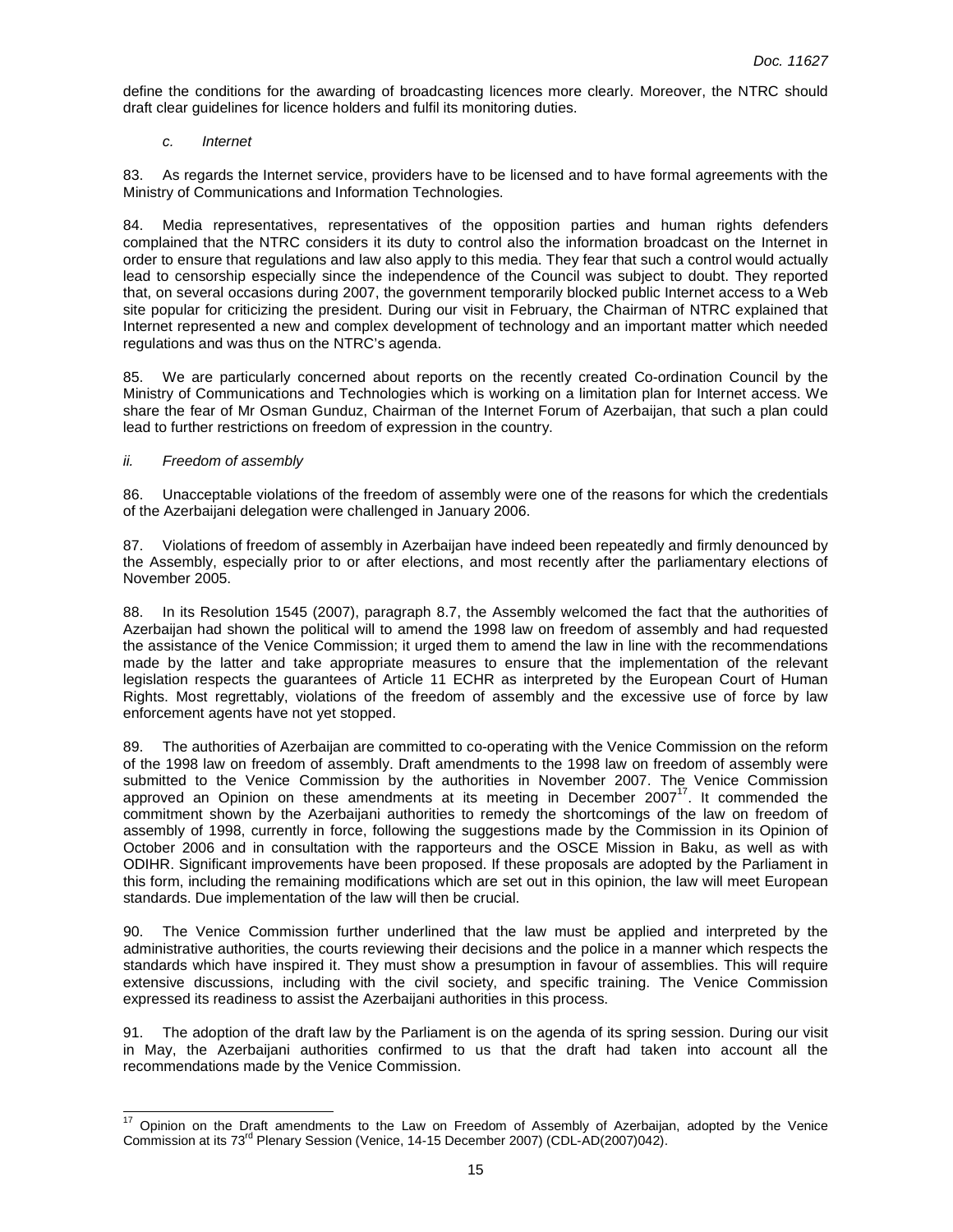## Doc. 11627

92. Pending adoption of the amendments, the law as it stands today provides for numerous cases of automatic prohibition on holding an assembly. Our interlocutors representing human rights defenders and opposition parties complained that most public rallies or demonstrations had to be cancelled at the last minute following a decision by the local administration to change the venue for the protest action. In some cases, demonstrations were interrupted by the police and party members were arrested; in most cases they were released after a short period of time or in other instances, after having paid fines. During our meeting with Mr Mehdiyev, Head of the Presidential Administration, we were informed that the Baku Mayor's office had offered seven different venues for the opposition to hold their rallies, which had all been declined by organisers on the ground that they were not central enough.

93. Moreover, a variety of religious communities complained that the authorities periodically and selectively harassed registered and unregistered religious groups. There were also some reports of police intimidating representatives of these groups $^{18}$ .

94. We consider it is crucially important that the Parliament adopts the revised law on freedom of assembly in time before the forthcoming presidential elections due in four mouths and a half. Moreover, once the revised law is adopted, the authorities will have to immediately focus on its implementation, on awareness-raising measures and provide adequate training to the competent authorities. Keeping in mind the violent dispersal of peaceful rallies in 2005, we are particularly insisting on the importance of the due implementation of the revised law<sup>19</sup>.

## iii. Freedom of association

l

95. The government took a number of measures regulating the activities of political parties, religious groups, legal persons and NGOs, including a requirement that all organisations register either with the Justice Ministry or the State Committee on Work with Religious Associations (SCWRA). We fear that such measures may lead to a restriction of the freedom of association in practice.

96. Whereas the law requires the government to act on registration applications within 30 days of receipt, non-transparent registration procedures are still resulting in long delays. According to a 2003 provision, all existing NGOs have to re-register with the Justice Ministry which often delays or simply denies registration to some previously registered groups, often citing the failure of applicants to follow proper procedures. According to figures provided to us by the Minister of Justice during our May visit, the Ministry registered 361 NGOs in 2007. Over 2,300 NGO's are registered to date in Azerbaijan.

97. As a follow-up to the 2006 Presidential Decree on the National Action Plan on the Protection of Human Rights (NAP), a Task Force comprising all relevant public institutions and NGOs and chaired by the Ombudsperson was set up in May 2007 to implement the NAP. The Task Force set up five working groups of experts working on the different fields of activities covered by the NAP.

98. A presidential decree was adopted on 13 December 2007 setting up the National Council for NGOs, as well as providing a set of principles governing public financial support to NGOs, which includes the establishment of the Council for State Support to NGOs. The fact that all 11 members of the council are appointed by the President, even if 8 of them are proposed by the NGOs themselves, gives rise to concern as regards the independence of the institution. That said, the regulations of the Council of State Support to NGOs provide for fair, objective and transparent procedures for the allocation of funds. The future work of this new council for NGOs will prove its independence or otherwise.

99. On 17 January 2008, the European Court of Human Rights condemned Azerbaijan for violation of Article 11 ECHR (freedom of association) in the case *Ismayilov v. Azerbaijan* and awarded Mr Ismayilov 1,000 Euros for non-pecuniary damage.

<sup>&</sup>lt;sup>18</sup> On 20 May 2007, police raided the meeting of a Baptist community in Aliabad and detained the pastor, Zaur Balaev. Officials claimed the pastor resisted the police, which is denied by pastor Balaev and witnesses. Balaev was sentenced in July to two years' imprisonment. He was later pardoned by the presidential decree of 18 March 2008, following the intervention of the former United States President Jimmy Carter.

<sup>&</sup>lt;sup>19</sup> In this context we are deeply concerned by President Aliyev's statement at the Police Academy graduation ceremony on 2 July 2007. President Aliyev stated that "not a single police officer" would be punished for actions taken while breaking up several post-elections rallies in 2005 because the police had prevented "illegal criminal actions." In the same speech, the President stated that law enforcement agencies would be in line with European Union standards within the next five years.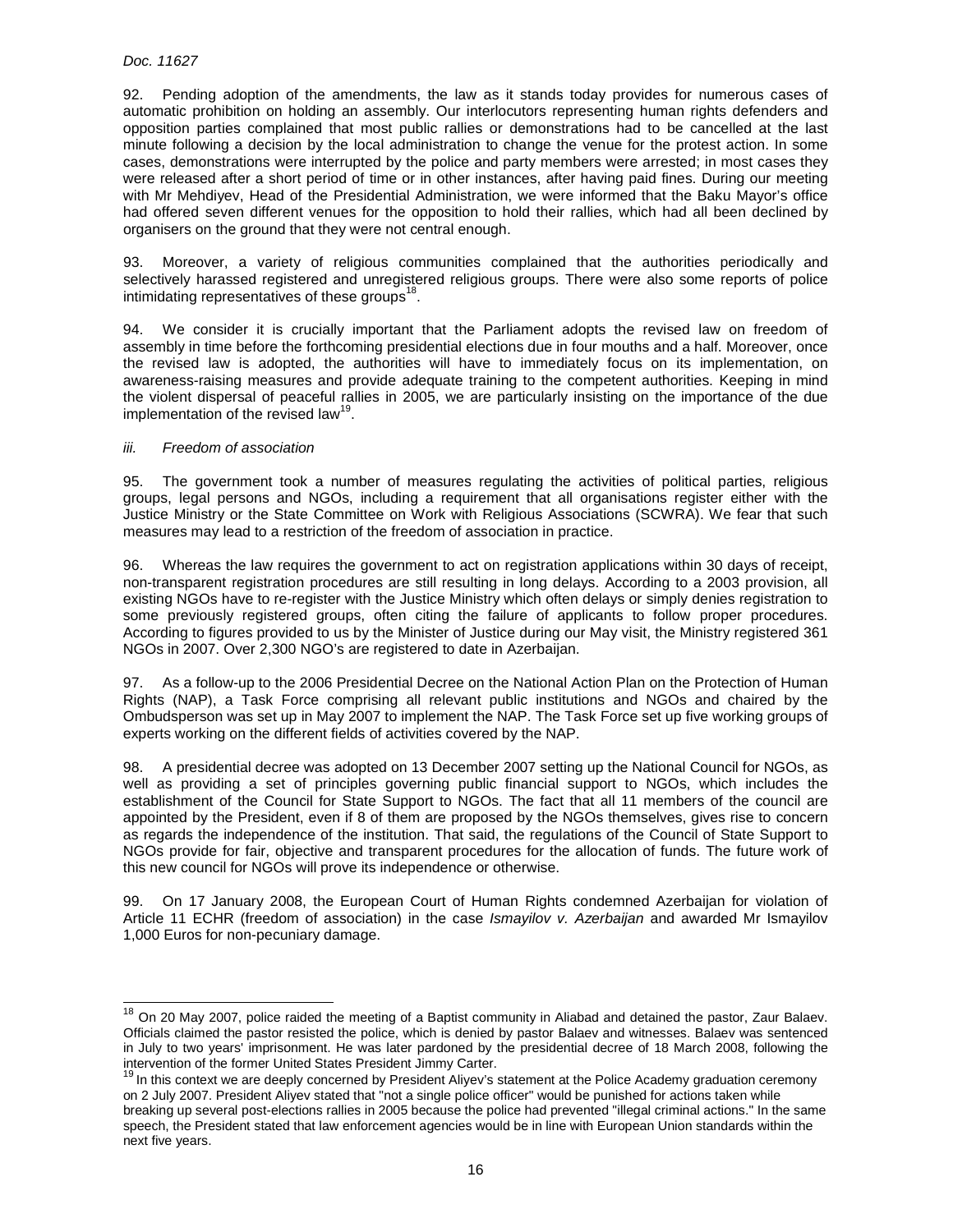100. We can only but express concern about the revocation and annulment of the Election Monitoring Centre's registration as an NGO following an appeal by the Legal Persons Registration Department of the Ministry of Justice on 14 May 2008 on the grounds that the organisation gave incorrect information about its founders and legal address and opened eight branches in the regions without informing the Justice Ministry.

#### iv. The right to fair trial, follow-up to the issue of alleged political prisoners and humanitarian concerns

## a. The right to a fair trial and the reform of the judiciary

101. Lack of transparency and fairness in the court proceedings undeniably leads to serious concerns as to their compliance with Article 6 ECHR. In a number of judgments on Azerbaijan, the European Court of Human Rights found a violation of article 6; their execution is currently pending.

102. The Azerbaijani authorities have been co-operating closely with the Council of Europe on the reform of the judiciary since 2000 with a view to ensuring greater independence of judges and improving the procedures of selection and appointment of judges. Judicial corruption and lack of independence of the judiciary remain serious problems in Azerbaijan and we welcome the open and constructive attitude of the Azerbaijani authorities who are fully aware of the need to further reform and train the judiciary, effectively eradicate corruption among judges and improve the negative image of justice in the country.

103. The reform lies less in the letter of the law, which actually provides for an independent judiciary, than in its implementation and in addressing the strong influence still exerted over the judiciary by the executive branch.

104. Among the relevant reforms, the setting up of the Judicial Legal Council in 2005 was a major step forward for ensuring, in the long run, the smooth functioning of the judicial system.

105. We met with several members of the Judicial Legal Council who showed great determination in their tasks. The selection, transfer and promotion of judges, evaluation of performance and lifting of the immunities of judges are among the Council's tasks. Its 15 members are appointed by the President, Parliament and the Constitutional Court and include: the Minister of Justice, the Chairman of the Supreme Court, two judges from the Courts of Appeal and the first instance courts, a judge of the Supreme Court, a judge from the Nakhichevan Autonomous Republic and representatives from the Bar Association, the Prosecutor's Office and the Ministry of Justice. The Council is currently chaired by the Minister of Justice, which raises concerns in terms of separation of powers.

106. The reforms also provided for new recruitment procedures for judges, extended to judges the financial requirements set forth in the 2004 law on combating corruption, including the submission of tax returns and restrictions on gifts, provided for the creation of a committee to select judges and established a training programme for candidates for the judiciary. A channel for individuals and legal persons to complain about alleged judicial corruption was created. Citizens can appeal directly to the Judicial Legal Council which has the power to initiate proceedings against judges accused of corruption.

107. As regards the selection procedure of judges, a series of examinations have been organised since 2006 to recruit new judges in what we heard was a fair and transparent selection procedure drawn up in cooperation with the Council of Europe. The candidates who are successful in the written examination are subsequently interviewed by the Judicial Legal Council, which then submits the list for the President's approval. The Executive has still the final word in the new selection procedure and the co-rapporteurs received several complaints about the lack of transparency in the oral interview process.

108. Moreover, the fact that the President of Azerbaijan appoints Supreme Court, Appellate Court and Constitutional Court judges (subject to parliamentary confirmation) and lower court judges (without parliamentary confirmation) can easily lead to a practice where judges do not perform their tasks independently of the executive branch.

109. The progress made in creating the legislative and institutional framework for the judicial system is promising in terms of the creation of an independent judiciary in Azerbaijan. However, the lack of effective and systematic implementation of the law remains a major obstacle to the proper functioning of the judicial system. For example, at present, judges often decide whether or not to hear a case without relying on any specific legal provisions.

110. The low salary and heavy workload of judges is still a major problem for the judiciary in the country. Azerbaijan has only 4.06 judges per 100 000 people. Despite a recent significant increase, the annual salary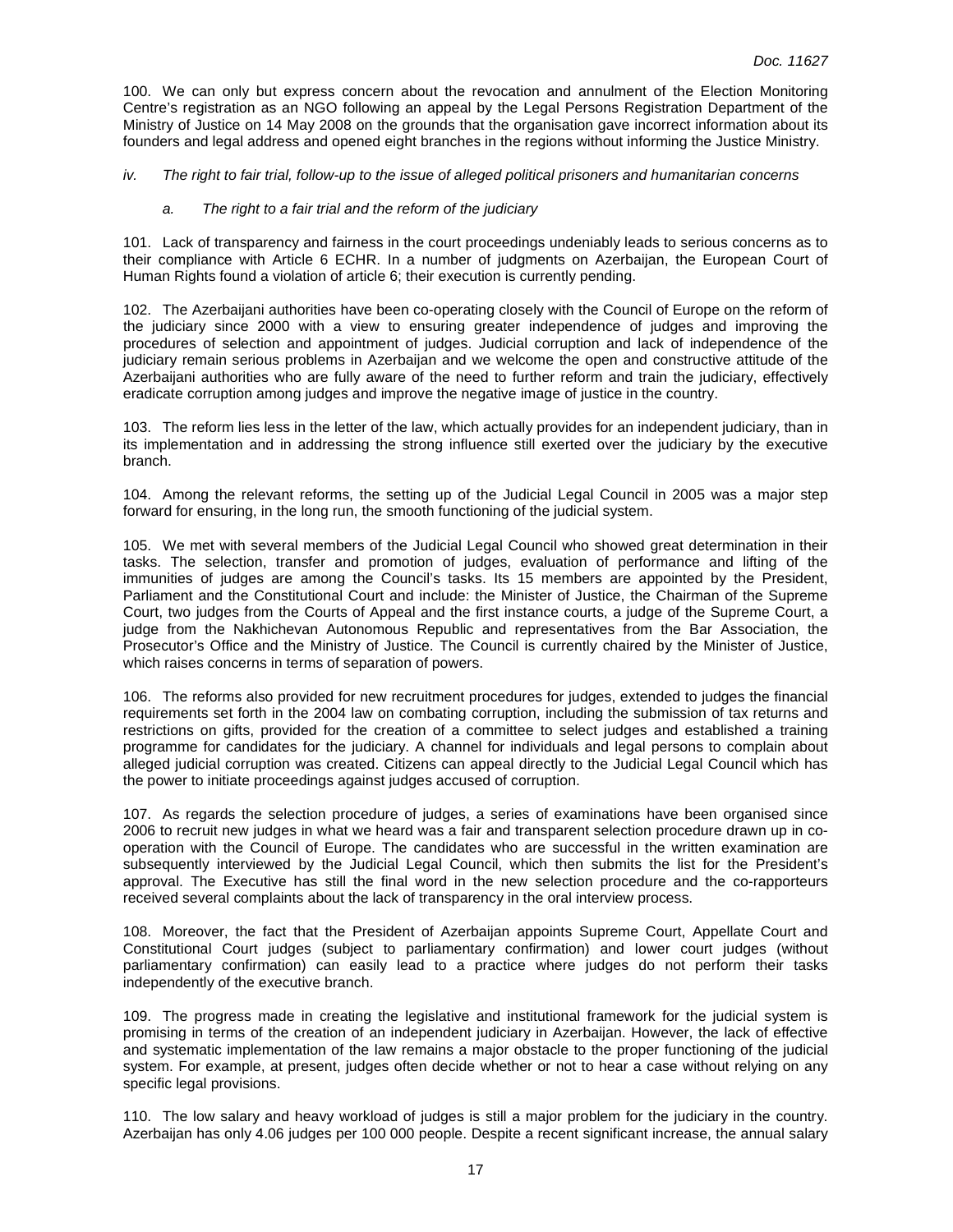of a local court judge in the country is 11 635 US\$. Reportedly, judges routinely accept bribes or receive instructions from the executive branch, particularly in cases of interest to international observers.

111. Another problem is that bailiffs lack the power, skills, resources and initiative to enforce court decisions. Failure to enforce court decisions further undermines trust in the judicial system. The lack of qualified lawyers remains another issue of concern. The reinforcement of the defence bar is critical for preventing human rights abuses and protecting the rights of the defendants in criminal proceedings.

112. The Prosecutor General informed us about a draft Code of conduct on prosecution bodies that is under preparation. A Code of conduct for judges also remains to be drafted to prevent abuse of power and corruption, in accordance with the 2006 Decree on the reform of the judiciary.

113. Domestic and international observers of trials stressed that numerous violations of the law occurred during alleged politically motivated trials: provisions for the presumption of innocence in criminal cases, the right to review evidence, the defendant's rights to confront witnesses and present evidence at trial, the right to a court-approved attorney for indigent defendants and appeal for defendants and prosecutors are rarely respected in practice. Lawyers of prisoners we met also complain that prosecutors' privileges and rights outweighed those of the defence, even though the Constitution prescribes equal arms for prosecutors and defence lawyers.

## b. Follow-up to the issue of alleged political prisoners and humanitarian concerns

114. The serious dysfunctioning of the Azerbaijani judicial system has resulted in the creation of new cases over the last years in which persons find themselves charged and tried for offences, such as attempted coups d'Etat, offences against state security or terrorism, which do not always correspond to the facts.

115. In Resolutions 1457 (2005) and 1545 (2007), the Assembly concluded that it "[could] not consider the issue of political prisoners to have been finally resolved" and asked the Azerbaijani authorities to take a number of measures in order to find "a speedy and permanent solution to the issue of political prisoners and presumed political prisoners".

116. A motion for a resolution "on the follow-up to the issue of political prisoners in Azerbaijan" was tabled by several members of the Legal Affairs and Human Rights Committee mid-December 2007. Consequently, the possible appointment of a special rapporteur on this issue was crucially important for all interlocutors we met in February and was raised in every single meeting we had.

117. All interlocutors from the authorities' side underlined that the 28 December 2007 Presidential pardon decree, issued after the motion was tabled, allowed the release of 114 persons from serving their remaining sentences while the prison term of 5 prisoners was reduced. The official position remains that all alleged political prisoners appearing on the human rights defenders lists are common law prisoners who have been prosecuted on criminal charges and therefore cannot be released. The authorities considered that the appointment of a special rapporteur on political prisoners would be a blow to relations between the Council of Europe and Azerbaijan. All official interlocutors insisted on the same message: the issue of political prisoners was closed and they did not understand why the Assembly would apply such double standards, i.e. talking about political prisoners in Azerbaijan and simultaneously remaining silent on political prisoners in other Council of Europe member states.

118. We attended a meeting of the Task Force on alleged political prisoners on 7 February 2008. This Task Force is in charge of the follow-up given to Assembly Resolution 1457 (2005) and comprises the major NGOs active in the field of human rights, a number of MPs (notably the Chairman and members of the Assembly Delegation) and officials from the Presidential Administration, the Ministry of Justice and the Ministry of the Interior.

119. Genuine efforts have been made by the parliamentary delegation of Azerbaijan to the Assembly in the search for a final solution to this issue. The 2007 December Presidential decree encouraged the Task Force to continue its work and produce further results.

120. However, the Task Force needs to be reinforced and its efficiency increased. We are still expecting the Task Force to produce an up-date of the June 2005 lists indicating to us how many cases have since been resolved. The only figures available today come from human rights defenders' organisations. It is for the Task Force to study other cases which need consideration, including on humanitarian grounds. The Special Representative of the Secretary General of the Council of Europe in Baku (SRSG) is regularly attending the meetings of the Task Force. The Task Force could consider his assistance in the organisation and follow-up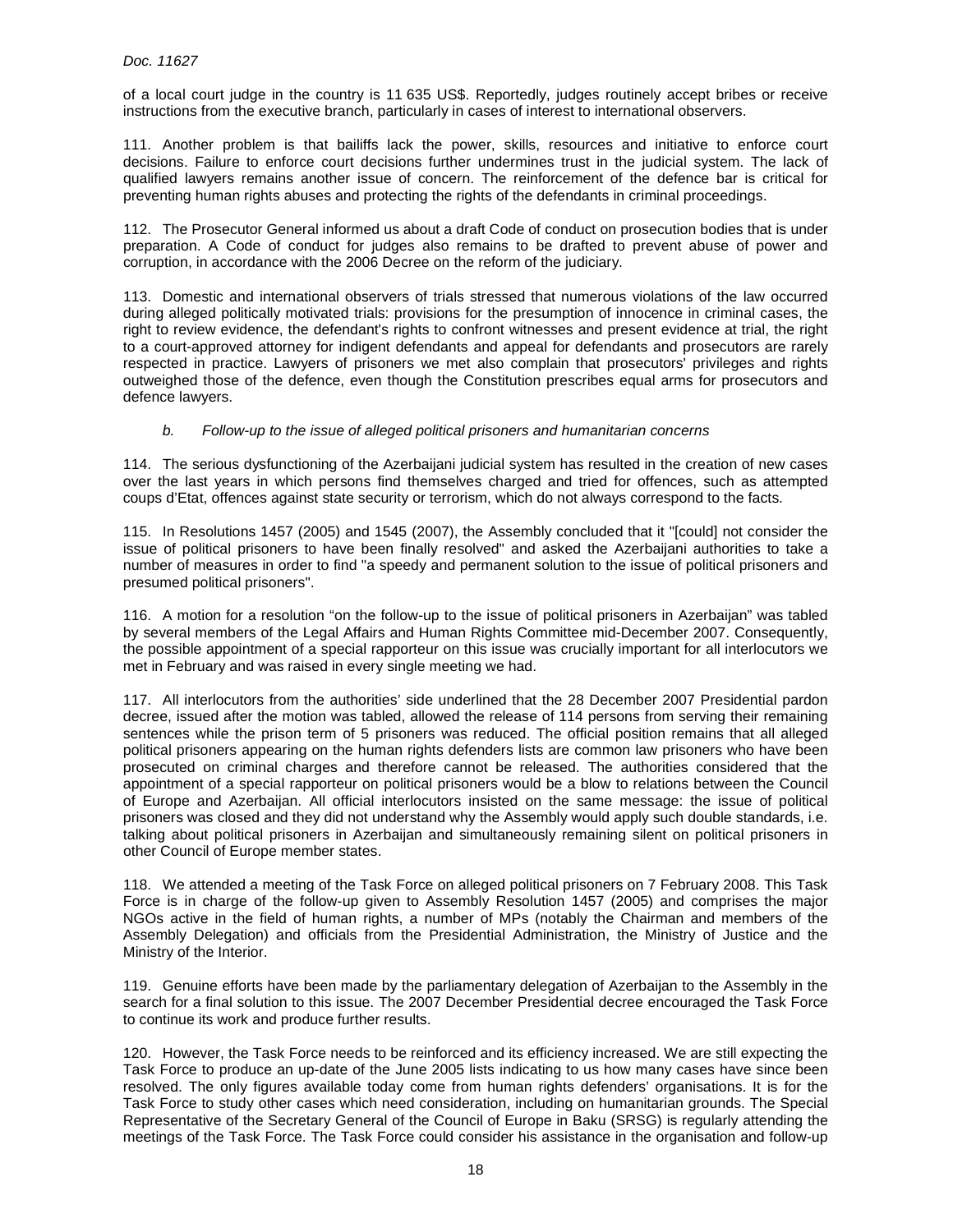of the meetings and the Assembly could ask the Secretary General to allow the SRSG to report in writing on the Task Force activities to our committee.

121. When adopting its Resolution 1457 (2007), the Assembly had hoped that the Azerbaijani authorities would "find a speedy and permanent solution to the issue of political prisoners", by releasing the remaining political prisoners or by allowing retrials and that they would actually "make use of every legal remedy (amnesty, review of cases by higher-instance courts, conditional release, release for health reasons, pardon) to settle this problem".

122. However, to date, the work of the Task Force has not lived up to expectations: no amnesty law has been adopted for the cases under its consideration nor is being envisaged by the Parliament and, in some cases, prisoners released through Presidential decrees have been re-arrested a few months later. Furthermore, in the particular context of a Presidential election year, numerous arrests of journalists, incidents of intimidation, reports of violence and threats against the opposition and independent media, create a climate of fear and tensions within society.

123. It is worth noting that, on 8 May 2007, the Parliament passed an act granting amnesty to 9,000 persons who had been convicted of petty crimes but none of these individuals falls within the category of persons for whom the Assembly or the Task Force have been concerned for a number of years.

124. The Pardoning decree of 28 December 2007 led to the release of a number of prisoners. 17 prisoners appearing on the list of human rights defenders were released, including six journalists. However, the 3 journalists working in the most vocal opposition newspapers did not benefit from the decree (the two Zahidov brothers and Mr Eynulla Fatullayev). None of the prisoners referred to in Resolution 1545 (2007) has been released either.

125. During our visit in February, we handed a letter to President Aliyev asking him to release the remaining political prisoners mentioned on the human rights NGOs lists of alleged political prisoners.

126. On 18 March 2008, President Aliyev signed another decree ordering the pardon of 59 prisoners. All but one prisoner were released ahead of the Novruz Holiday (20-28 March). The sentence of one prisoner was halved. Six people whose name appeared on the human rights NGOs lists of alleged political prisoners benefited from the pardon decree. Again, the three imprisoned journalists did not benefit from it

127. It is worth noting that, on 24 April 2008, Mr Eynulla Fatullayev, Mr Sakit Zahidov and Mr Ganimat Zahidov were awarded the Hellmann/Hammett grants, administrated by Human Rights Watch, in recognition of their work.

#### c. Particular cases of prisoners followed closely by the Assembly

128. Prisoners whose state of health gives cause for concern and to which the Assembly has drawn the authorities' attention on several occasions remain in prison for reasons we fail to understand.

129. Moreover, the strict application of the law on conditional release could enable the immediate release of dozens of prisoners, without even requiring any pardon decree.

130. During our visit, we requested the authorities, in particular the President of Azerbaijan, to consider the release of several prisoners whose names we received from NGOs, including those mentioned in Resolution 1545 (2007) (Natiq Efendiyev, Rasim Alekperov, Ruslan Bashirli, Ramin Tagiyev) and/or in the April 2007 report (doc. 11226) (Sahavat Gumbatov, Akif Huseynov and Telman Ismayilov). We also urged that the three imprisoned journalists whom we met in prison, Mr Sakit Zahidov, Mr Ganimat Zahidov and Mr Eynulla Fatullayev, be immediately released.

131. We very much welcome the release of two of the above-mentioned prisoners, Mr Sahavat Gumbatov and Mr Ramin Tagiyev (Vice-Chairman of the Yeni Fakir Youth Movement) by court decision in February 2008, and urge that those remaining will also be released, in particular the three journalists and the prisoners mentioned in Resolution 1545 (2007). In this respect, the conviction of Mr Ganimat Zahidov to a four-year term of imprisonment for hooliganism on 7 March 2008, is regrettably a negative development.

132. In February, we were able to visit most of the prisoners we had requested to meet, with the exception of Mr Sakit Zahidov (Mirza Sakit), who was suffering from serious heart problems at the time of our visit and was just about to be transferred to a penitentiary hospital, and Mr Ganimat Zahidov, who was held in a pre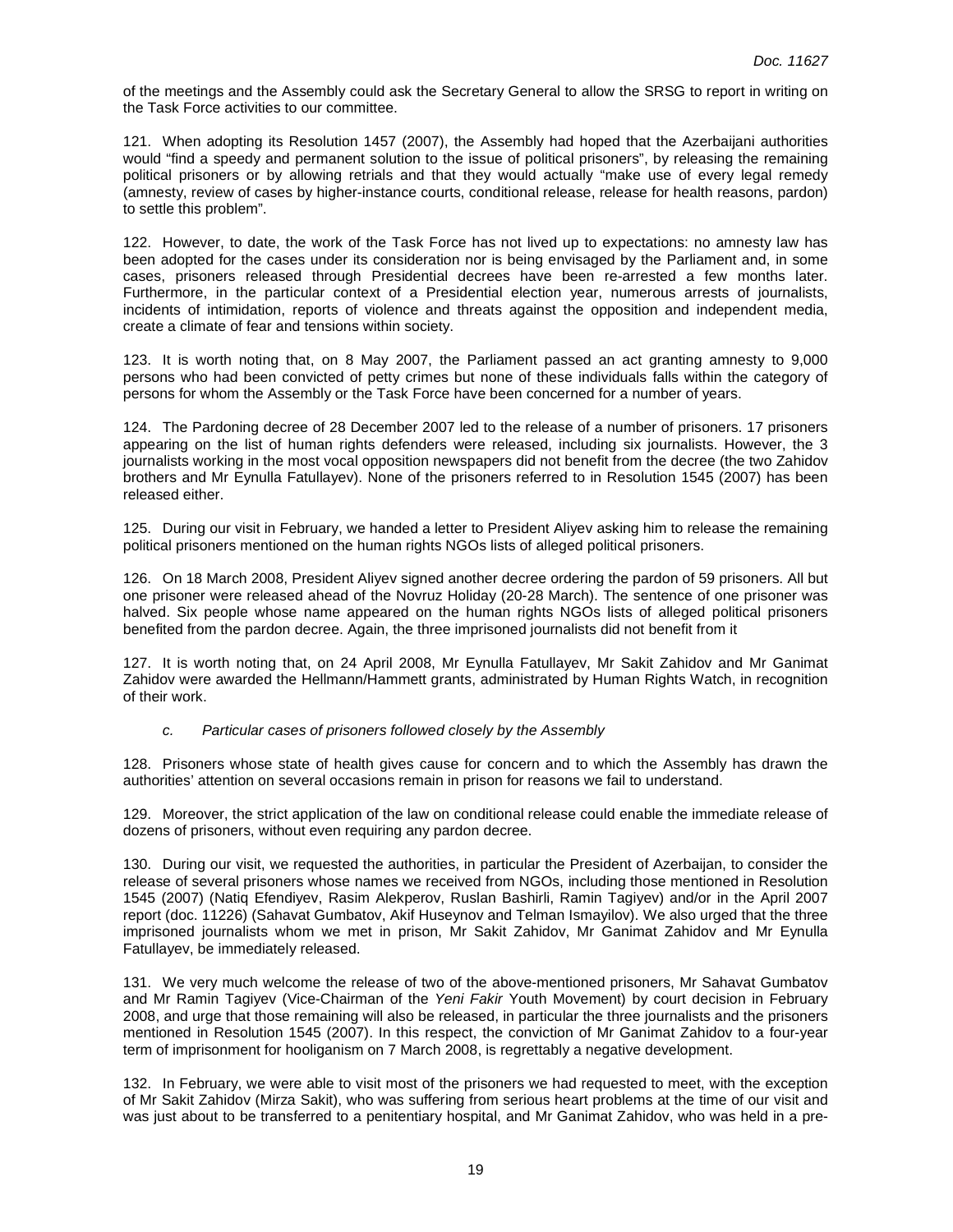trial detention centre. During our May visit, we visited the three imprisoned journalists, Mr Eynulla Fatullayev and the two Zahidov brothers, as well as the former Minister of Economic Development, Mr Farhad Aliyev.

133. We thank the authorities and especially the Chairman of the Azerbaijani delegation to the Assembly, Mr Seyidov, and the Minister of Justice, Mr Fikrat Mammadov, for organising these meetings. A summary of the cases and of our discussions with the prisoners during both our February and May visits appears in Appendix II.

## v. Prison reform, detention conditions and allegations of ill-treatment

134. The Minister of Justice issued an order in April 2006 setting out regulations on public participation in and supervision over the prison system and establishing a Public Committee to secure their implementation. Access to prisons has been granted to the Ombudsperson, local and international non-governmental organisations and human rights defenders. The situation is now well monitored. Further steps to improve the prison conditions have to be taken<sup>20</sup>.

135. The construction of several new prisons is underway or planned and should, on the long term, improve the situation in the prisons of Azerbaijan.

136. Today, prison conditions in Azerbaijan remain harsh despite continuing infrastructure improvements. The situation in the Gobustan prison still gives rise to particular concerns in view of the number of deaths and suicides committed by inmates. Specific complaints against the inhuman regime set up by the new Chief of Prison, Kazim Abdullaev, have been received from several prisoners, including allegations of physical and psychological torture.

137. We would like to draw particular attention to penitentiary centre no 13, where we visited Mr Insanov. The detention conditions are particularly harsh. There is no heating as the gas pipeline does not reach the settlement. Whereas penitentiary centre no 12, which we also visited, is heated and is located only few meters away from centre no 13. We expect that the authorities will provide penitentiary centre no 13 with access to gas and thus install a functioning heating system for the establishment.

138. Incidentally, during our visit in May 2008, we were informed that, because of regulations imposed by the prison administration, inmates of penitentiary centre no 14 willing to use the prayer's room had to provide certificates of their faith from the relevant religious authority. We forwarded this complaint to the Minister of Justice who confirmed that these regulations were in violation of the prison regime and promised to investigate the case and ensure that freedom of religion is guaranteed in all prisons.

139. Regrettably, the only report of the Council of Europe's Committee for the Prevention of Torture and Inhuman or Degrading Treatment or Punishment (CPT) which has been published concerning Azerbaijan to date is that on the first periodic visit in 2002. The last CPT visit to Azerbaijan took place in November 2006. The report on that visit, which was sent to the authorities in July 2007, has not yet been made public. The authorities' response was sent to the CPT in February 2008. We were informed that the Azerbaijani authorities were currently providing for the translation of the CPT reports in order to make them public and available to the Azerbaijani population, including prisoners. We welcome this initiative and see no reason to further postpone publication of the CPT reports on Azerbaijan, in line with the standard practice of member states. We further encourage the reports on the two ad hoc visits of January 2004 and May 2005 to be made public.

140. We have received numerous reports of cases of ill-treatment and allegations of torture carried out by law-enforcement officials during police custody or pre-trial investigations, as well as in the army, for the purpose of extracting confessions or obtaining incriminating statements by witnesses. Investigations into such behaviour have rarely led to prosecution of officers who have committed abuses.

141. On 11 January 2007, the ECHR passed a judgment in the case Mammadov (Jalaloglu) v. Azerbaijan finding a violation of ECHR Articles 3 (prohibition of torture) and 13 (right to an effective remedy). The execution of this judgment is pending.

 $\overline{a}$  $^{20}$  See also the report of the Council of Europe Human Rights Commissioner on his visit to Azerbaijan, 3-7 September 2007, CommDH(2008)2.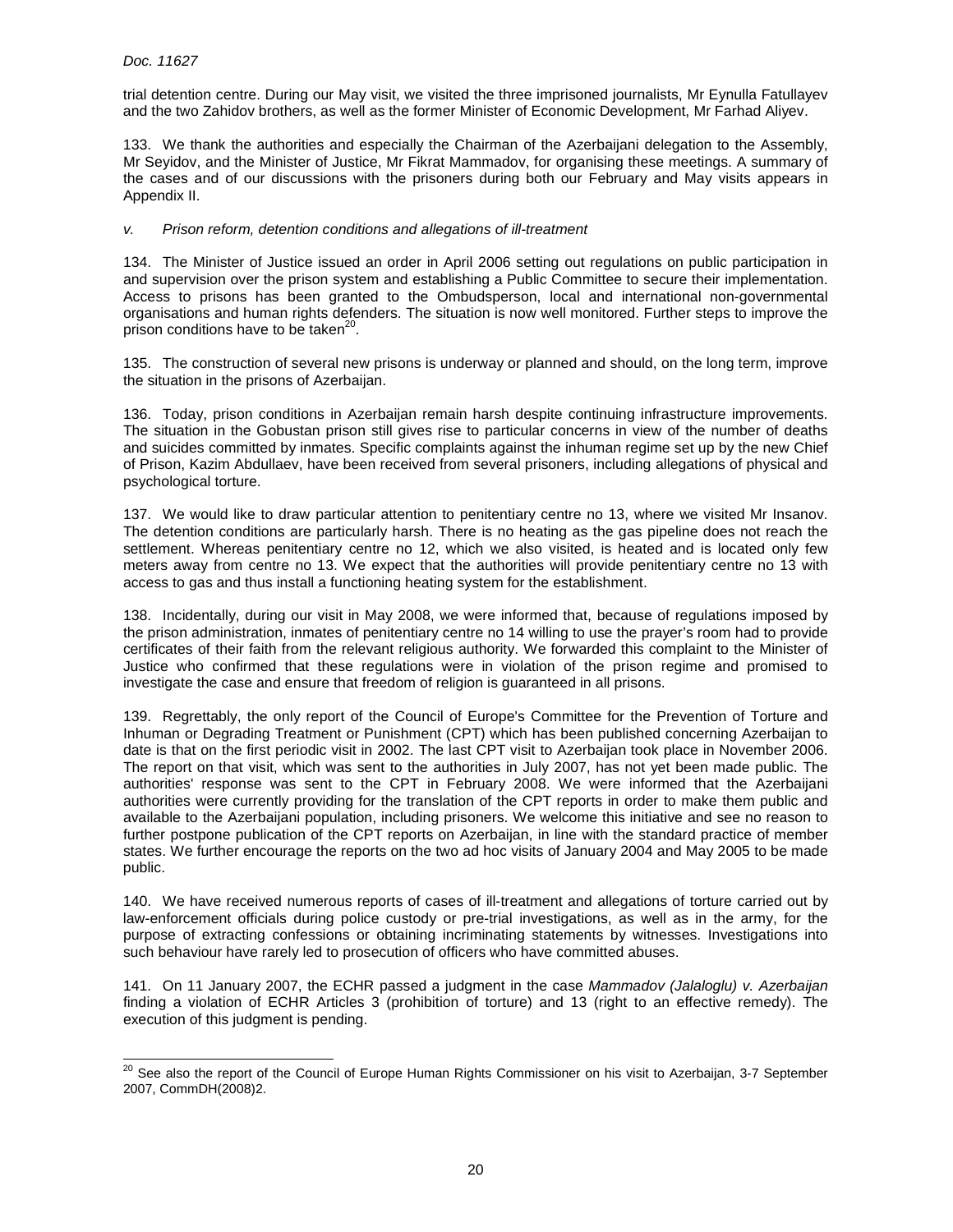142. Another problem is the lengthy pre-trial detention of up to 18 months. The Prosecutor General regularly extends the initial three-month pre-trial detention period in successive detention periods of several months until the end of the investigation, leading to the de facto denial of the right to an effective appeal procedure and inappropriately prolonging the pre-trial. Some detainees are denied access to a lawyer or the right to visits by their families during this period.

143. Moreover, the law allows police to detain and question individuals for 24 hours without a warrant. Many individuals have reportedly been detained by the police for several days, sometimes weeks, without a warrant. In other instances, the Prosecutor General issued ex post facto warrants.

144. According to reports we received, judges repeatedly sentence detainees to imprisonment within hours of their arrest without providing access to a lawyer. In many cases, for example in the cases of alleged political prisoners mentioned above, the authorities often restrict family member visits and withhold information about detainees.

145. We received reports from NGOs and lawyers of several accused persons complaining that some of the detainees did not have access to appropriate medical care (see also above section on alleged political prisoners).

146. In this regard, one should add that the Ombudsperson pays particular attention to the situation in prisons, seeking investigation on reported cases of torture or ill-treatment and regularly visiting prisoners.

#### vi. Alternative service and conscientious objectors

147. The establishment of an alternative civilian service is one of the obligations undertaken by Azerbaijan when it joined the Council of Europe in 2001. Azerbaijan undertook to create a legal framework for alternative civilian service by January 2004, yet to date no such law has been adopted.

148. Through a constitutional amendment introduced in August 2002 the Azerbaijani Constitution provides for the option of alternative civilian service (Article 76) for all those whose convictions do not permit them to undertake military service. However, the Azerbaijani courts still rule in favour of the military authorities in cases of conscientious objection.

149. On 4 October 2007, a court sentenced Samir Huseynov, a Jehovah's Witness and conscientious objector, to 10 months' imprisonment for refusing to fulfil his mandatory military service.

150. We were informed that the National Action Plan for the protection of human rights envisages the preparation of a draft law on alternative service by a Task Force, including Council of Europe experts, in 2007-2008. This Task Force has yet to be set up.

#### vii. Minorities rights

151. Upon its accession to the Council of Europe, Azerbaijan committed itself "to adopt, within three years of its accession, a law on minorities which completes the provisions on non-discrimination contained in the constitution and the penal code and replaces the presidential decree on national minorities" (Opinion 222, paragraph 14, iv.g.).

152. In its Resolution 1545 (2007), paragraph 8.16, "the Assembly urges the authorities to implement the recommendations made by the Advisory Committee and in particular to adopt a law on national minorities in line with their accession commitment; it also urges them to ratify the European Charter for Regional or Minority Languages (ETS No. 148) as soon as possible, noting Azerbaijan's commitment to do so within one year of its accession to the Council of Europe".

153. Azerbaijan is home to many national minorities living peacefully together for centuries. The Advisory Committee of the Framework Convention for the Protection of National Minorities welcomed overall the fact that the importance of the protection and promotion of cultures of national minorities is recognised in Azerbaijan.

154. However, religious minorities report regularly threats, fines, sporadic incidents of discrimination, restrictions on the ability to teach in their native languages and harassment by local authorities. These groups included Talysh in the south, Caucasian Lezghins in the north, displaced Meskhetian Turks, and displaced Kurds from the Lachin region.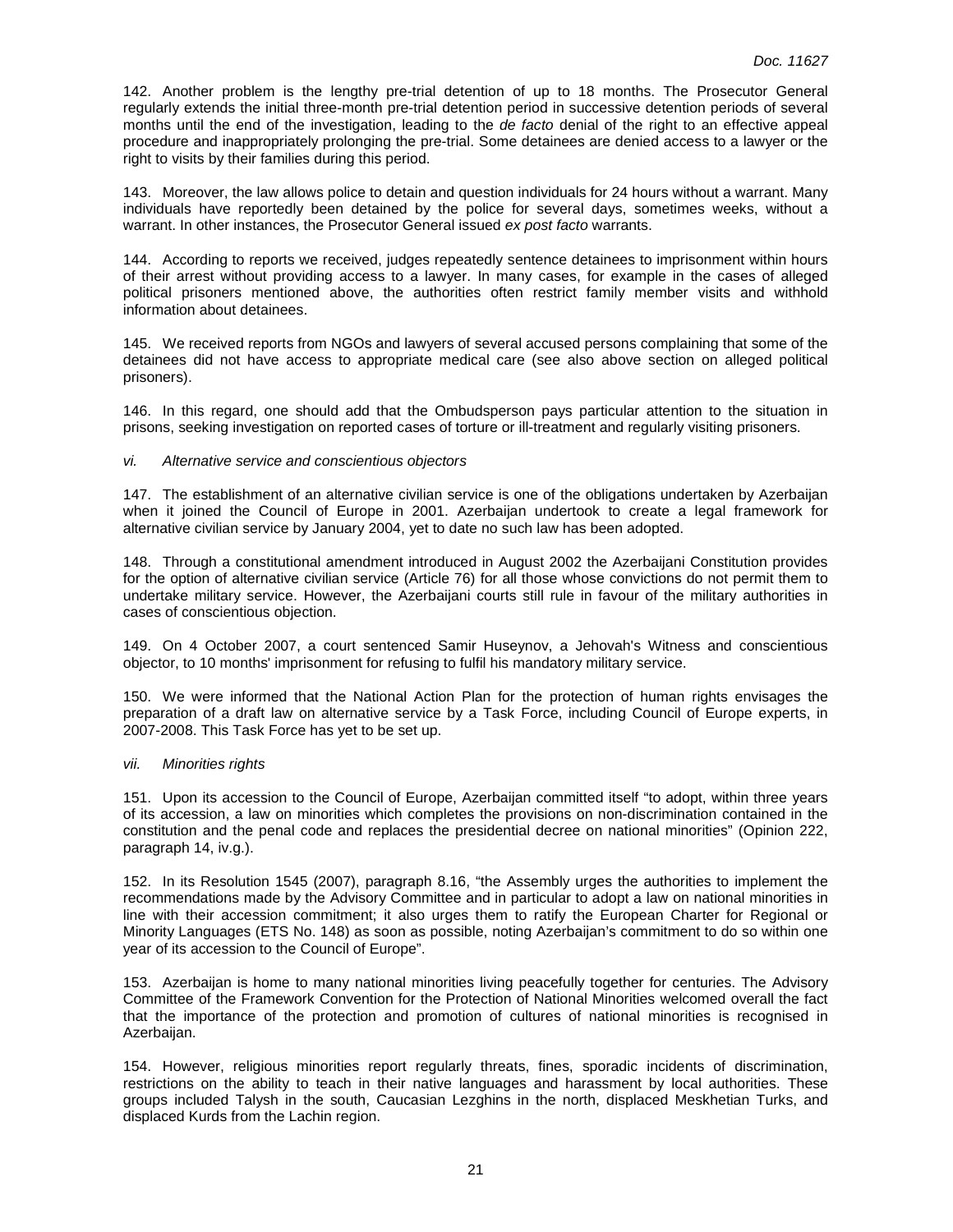$\overline{a}$ 

155. Novruzali Mammadov, a prominent member of the Talysh ethnic minority and Talysh Sedo newspaper Editor-In-Chief, was arrested on 3 February 2007. According to his lawyer, Mr Mammadov was beaten while in custody. After a short release on 4 February, Mr Mammadov was rearrested the day after and sentenced to 15 days' administrative detention for resisting arrest. Mr Mammadov's lawyer reported that Mr Mammadov was detained at the Ministry of National Security rather than in a standard Ministry of Internal Affairs detention facility. Mr Mammadov was subsequently charged with "high treason", remained in pre-trial detention while the government investigated charges and then released 7 months later. Talysh Sedo was reported to be the country's only newspaper published in the Talysh language. Domestic Talysh organisations considered Mammadov's case an act of discrimination.

156. Mr Mammadov's trial before the Baku Court of Grave Crimes, which was closed to the public, began in December 2007.

# **VI. The Nagorno-Karabakh conflict**

157. On 29 November 2007, prior to the opening of the OSCE Ministerial Council in Madrid, the co-chair countries of the Minsk Group strongly urged both parties to endorse a set of proposed Basic Principles for the Peaceful Settlement of the Nagorno-Karabakh Conflict and to start, as soon as possible, to draft a comprehensive Peace Agreement. Representatives of the co-chair countries noted that the two sides had significantly narrowed their differences and that only a few points remained to be settled. They estimated that the joint proposal that was transmitted to the parties "offered just and constructive solutions to these last remaining differences". This document is considered to be a significant step forward, as this is no longer a non-paper but an official proposal deposited with the Chairman-in-office of the OSCE which would serve as a basis for the future negotiations.

158. On 14 March 2008, the United Nations General Assembly adopted a resolution on the situation in the occupied territories of Azerbaijan<sup>21</sup>. The resolution reads that the General Assembly expresses serious concern that the armed conflict in and around the Nagorno-Karabakh region of Azerbaijan continues to endanger international peace and security, reaffirms Azerbaijan's territorial integrity, expresses support for its internationally recognised borders and demands the immediate withdrawal of Armenian forces from occupied territories.

159. 4,604 Azerbaijanis are missing from the conflict over Nagorno-Karabakh. This is a human rights and a humanitarian issue, involving the right of the families to know the fate of their loved ones. The issue continues to poison relations between the two sides, notwithstanding the fact that it should be treated as a humanitarian and not a political issue. The steps which the parties are expected to take to solve this problem are highlighted in Assembly Resolution 1553 (2007) on Missing persons in Armenia, Azerbaijan and Georgia from the conflicts over the Nagorno-Karabakh, Abkhazia and South Ossetia regions.

160. The President of Azerbaijan and government officials make regular comment on the Nagorno-Karabakh conflict, reiterating that the region will never be independent and underlining the great military potential of the country. In a statement to the press in April last, President Aliyev announced the increase by 53% of Azerbaijan's military spending in 2008. He added that, in the context of an overall increase in government spending, defence spending should be increased from \$1.3 billion to \$2 billion in 2008<sup>22</sup>.

161. On 28 April 2008, four Armenian citizens were arrested in the Autonomous Republic of Nakhichevan and accused of being spies while the Armenian authorities claimed that they were ordinary citizens who had lost their way and crossed the border inadvertently.

162. The Azerbaijani and Armenian Foreign Ministers met in Strasbourg on 6 May 2008, on the sidelines of the meeting of the Committee of Ministers. Both Ministers subsequently described their talks as constructive and reaffirmed their countries' commitment to seeking a peaceful solution to the Nagorno-Karabakh conflict. The two foreign ministers also met separately with the French, Russian and US co-chairs of the OSCE Minsk Group.

163. It is worth recalling that our Committee held a hearing on Frozen Conflicts in Berlin on 5-6 November 2008 in the course of which the conflict of Nagorno-Karabakh was also discussed<sup>23</sup>.

<sup>&</sup>lt;sup>21</sup> The resolution was adopted by thirty nine votes to seven, with a hundred countries abstaining from voting.

<sup>&</sup>lt;sup>22</sup> In the past 4-5 years the military and defence budget of the country has risen from \$150 million to \$1.3 billion.

<sup>&</sup>lt;sup>23</sup> See the proceedings of the Hearing on frozen conflicts jointly organised by the Monitoring Committee and the German Institute for International and Security Affairs (SWP) in Berlin on 5 and 6 November 2007, Doc. AS/Mon (2008) 15.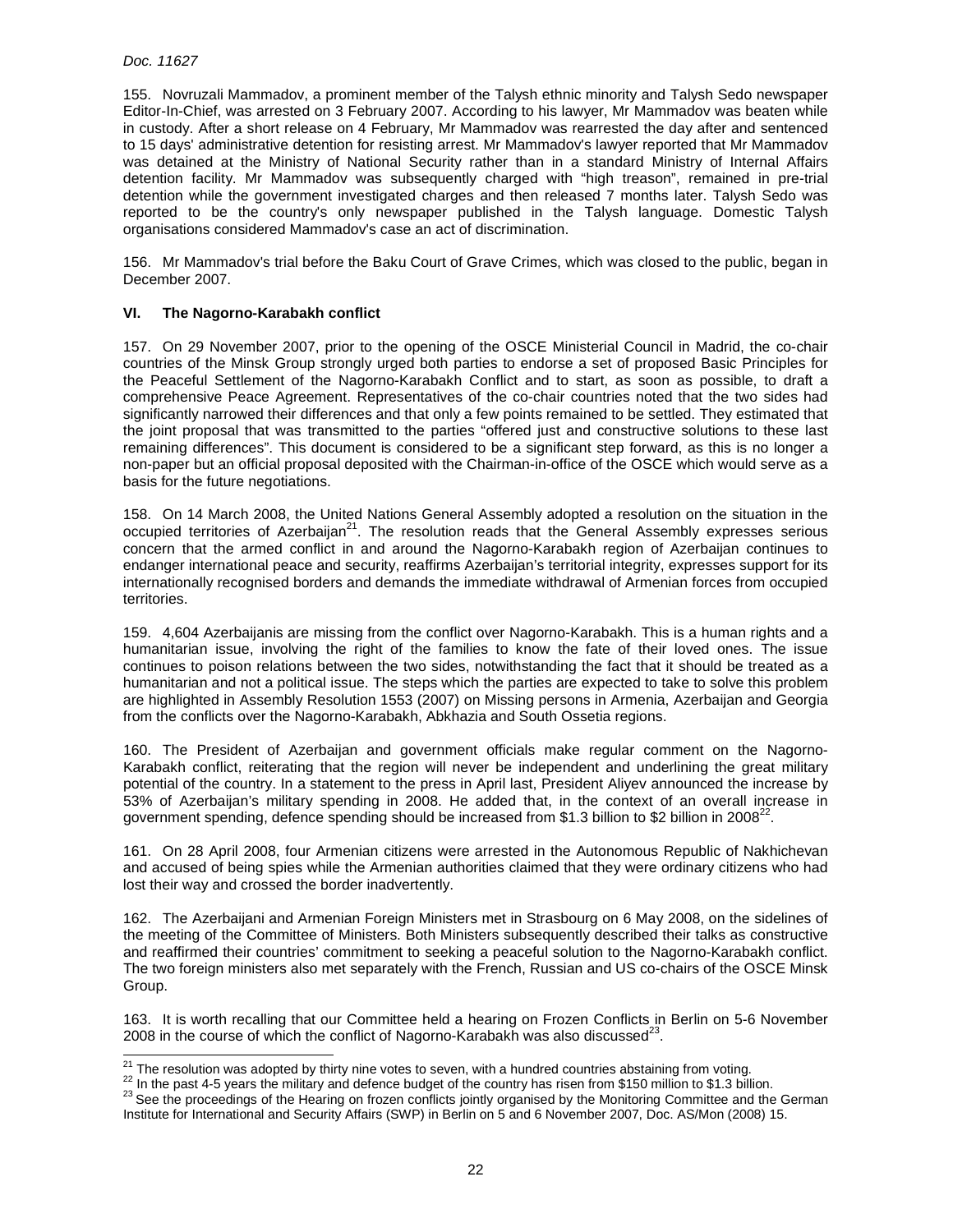# APPENDIX I

#### i. Incidents of physical attacks against journalists since April 2007

On 20 April 2007, Gundelik Azerbaijan newsmagazine reporter Uzeyir Jafarov was attacked by two unidentified assailants near the newsmagazine's office. The attack took place several hours after the newspaper's Editor-in-chief, Eynulla Fatullayev, was convicted of defamation and sentenced to 30 months' imprisonment. Uzeyir Jafarov publicly identified a police officer as one of his assailants, whom he said he recognised from Fatullayev's trial. Mr Jafarov filed a complaint against the Yasamal District Prosecutor's Office and the Yasamal District Police Department.

On 28 September 2007, Impulse newspaper reporter Suheyla Gambarova was beaten by Ministry of Justice court bailiffs while investigating reports of a forced eviction. Ms Gambarova was hospitalised and diagnosed with haemorrhaging of the brain, short-term memory loss, and a broken nose. She also reportedly developed spinal injuries and impaired vision as a result of the beating.

On 7 May 2008, a reporter from the opposition daily Azadlyg, Agil Khalil, was attacked by an unidentified person attempting to push him on the rails in a metro station of Baku. Later on the same day, two unidentified persons tried to kidnap him near the office of the Azadliq newspaper. This was the third time he had been the target of violence since late February. Regrettably, the Head of the Public Prosecutor's Office, Vugar Aliyev, made a statement to the press, taking position on the case and accusing Mr Khalil of "spreading unjustified statements about his being tracked and attacked by unknown people"<sup>24</sup>, therefore interfering with the ongoing investigation. Surprisingly enough, Mr Khalil has been banned to leave the country during the investigation by decision of the Prosecutor General.

#### ii. Judicial proceedings against journalists

In October 2006, the Baku Court of Grave Crimes convicted prominent political satirist Sakit Zahidov (also known as Mirza Sakit) of drug possession and sentenced him to three years in prison. The Court of Appeals and the Supreme Court upheld the sentence. Human rights organisations consider the charges against Mirza Sakit to be politically motivated.

On 9 January 2007, Nota Bene newspaper journalist Faramaz Allahverdiyev was convicted on charges of defamation and sentenced to two years' imprisonment, following a lawsuit filed by Minister of Internal Affairs Ramil Usubov. Mr Allahverdiyev reportedly suffers from serious health problems. After undergoing surgery at a government medical facility in December, he was released by the 28 December 2007 presidential pardon.

Sanat newspaper journalist Rafig Tagi and Editor-in-Chief Samir Sadagatoglu were convicted on charges of inciting religious hatred on 4 May 2007. Mr Tagi was sentenced to three years' imprisonment and Mr Sadagatoglu to four. Mr Tagi had written an article, published in November 2006, arguing that Islamic values had prevented the country from integrating into Europe. Mr Tagi and Sadagatoglu were released by 28 December presidential pardon.

On 16 May 2007, Editor Yashar Agazadeh and journalist Mr Rovshan Kebirli of opposition newspaper Mukhalifet were sentenced to two and half years' imprisonment for having insulted Mr Jalal Aliyev, Member of Parliament and the uncle of the Azerbaijani President, in a newspaper article. On 29 May, the journalist started a hunger strike in prison to protest against his sentence. Mr Kebirli and Agazadeh were among 119 political prisoners pardoned by presidential decree on 28 December 2007.

On 30 May 2007, opposition newspaper Baki Habar went out of business. Its Editor-in-chief maintained that the decision to stop publication was not only due to financial reasons but also stemmed from the authorities' efforts to silence journalists.

The broadcasting of the regional Lankaran TV was suspended following a decision by the National TV and Radio Council on 7 June 2007. The Council blamed Lankaran TV for being partially owned by the Lankaran local authorities which is contrary to the Law on TV and Radio Broadcasting which prohibits the State from financing television channels.

Opposition Bizim Yol newspaper correspondent Mushvig Huseynov was arrested in July 2007 on charges of accepting a bribe from a Ministry of Labour and Social Protection employee. He was sentenced on 21 January 2008 to 6 years of imprisonment on the basis of Article 311 (taking a bribe) of the Criminal Code. In

 $\overline{a}$ 

<sup>&</sup>lt;sup>24</sup>Authorities *ban Agil Khalil's leaving Azerbaijan*, Turan news, Baku, 12.05.08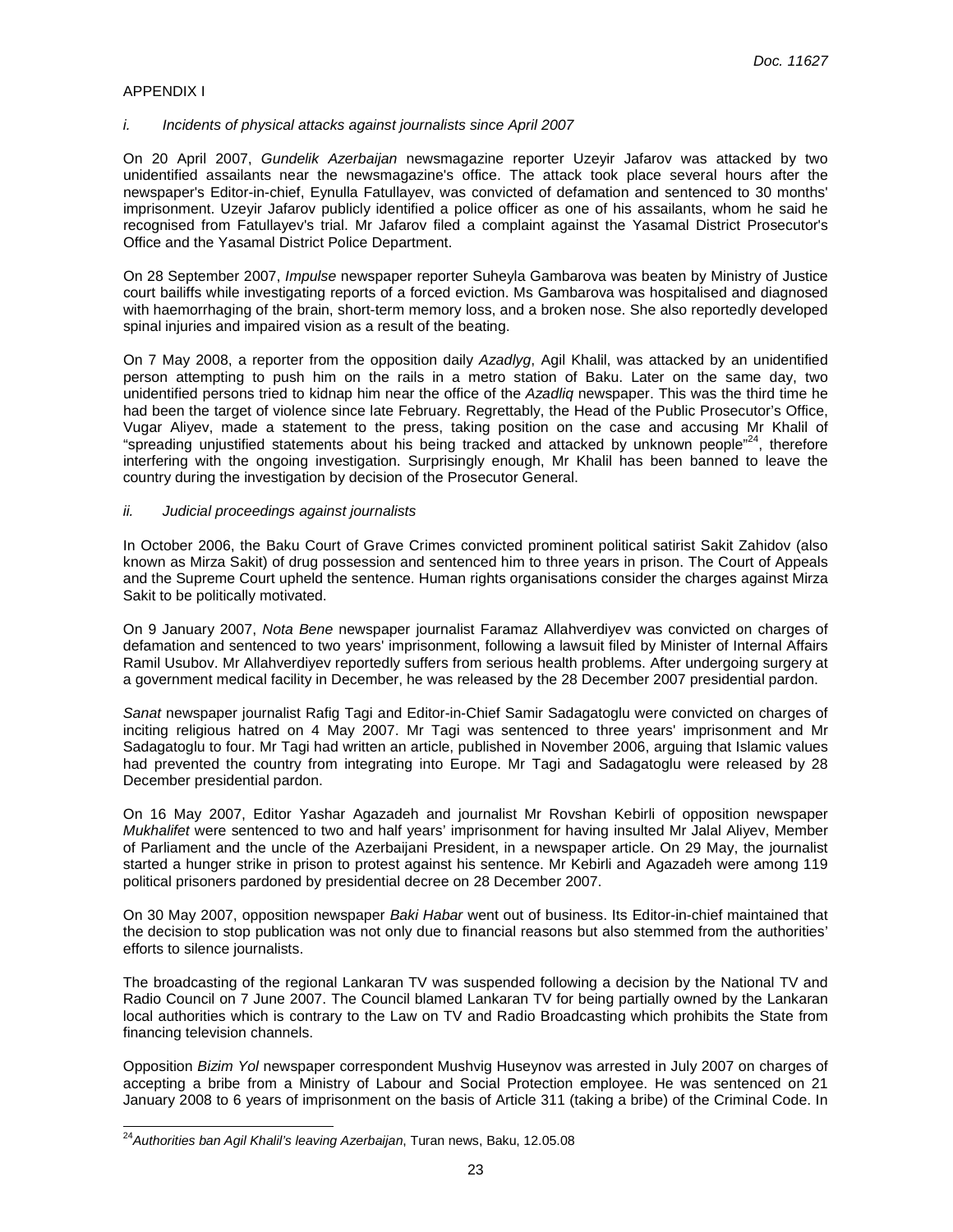### Doc. 11627

addition, Mushvig Huseynov has been forbidden from working as a journalist for two additional years after he is released from prison. The exchange was captured on video and broadcast on national television. Mushvig Huseynov's defence attorneys maintained that the incident was a set-up and declared Mr Huseynov innocent. Mr Huseynov reportedly suffers from tuberculosis.

On 30 October 2007, the Baku Court of Grave Crimes sentenced the already-jailed Editor-in-chief of Realny Azerbaijan and Gundelik Azerbaijan, Eynulla Fatullayev, to eight-and-a-half years' imprisonment on charges of supporting terrorism, inciting ethnic hatred, and tax evasion. Eynulla Fatullayev started Realny Azerbaijan in 2005 after having worked at The Monitor, which ceased publication following the assassination of its founder and editor, Mr Elmar Huseynov. The publication was suspended in May 2007, when the Ministry of Emergency Situations' officials closed the news magazine's offices, on the grounds of a violation of fire prevention regulations.

Azadliq newspaper Editor-in-chief Ganimat Zahidov was arrested on 11 November 2007 on charges of hooliganism and inflicting minor bodily harm. He was sentenced to a four-year term of imprisonment for hooliganism.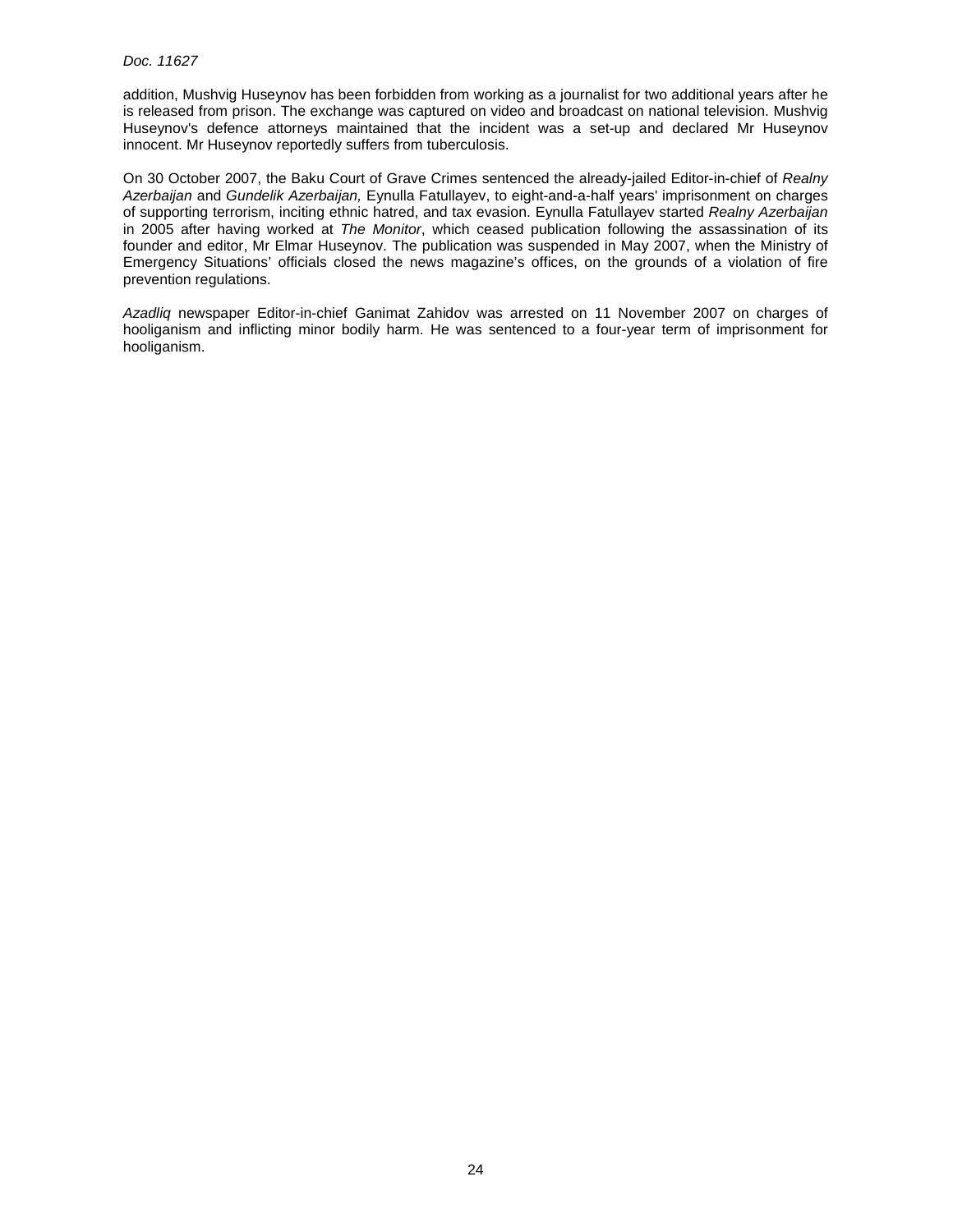#### APPENDIX II

#### Particular cases of prisoners

**Mr Rasim Alekperov** was arrested in 2000 and sentenced to a fifteen-year term of imprisonment on grounds of alleged coup d'état (with Mr Efendiyev and others). He denies any link with Mr Efendyiev and claims he had not been given a fair trial.

Mr Alekperov suffers from serious nervous and heart problems. He cannot walk alone (or even dress himself) and he is constantly given help by other prisoners and the prison staff. He had been wounded three times (in 1991, 1992 and 1993) and this continues to make him suffer and restrict his movements.

We strongly believe that Mr Alekperov should be released on humanitarian grounds as provided in Article 78 of the Azeri Criminal Code, or should, at the very most, be subject to alternative measures rather than imprisonment.

**Mr Natiq Efendiyev,** who had been considered as a political prisoner by the independent experts of the Secretary General, was released subsequently by a presidential pardon decree in March 2005 and rearrested a few weeks prior to the parliamentary elections, on 15 October 2005. He was first charged with attempted coup d'état with Razul Guliyev but this charge was dropped on 7 September 2006. He was finally sentenced to a five-year term of imprisonment for illegal possession of weapons.

We received submissions giving rise to serious doubts regarding the evidence on which his conviction was based.

We cannot accept the argument from the authorities claiming that it would not be possible for him to apply for pardon as he had already been pardoned once. We were informed by human rights NGOs that successive pardons had indeed already occurred in the past.

**Mr Ruslan Bashirli** was already visited by the co-rapporteurs during their last visit in 2006. He is the Chairman of the Yeni Fikir Youth Movement. Mr Ruslan Bashirli was arrested (together with Mr Ramin Tagiyev, Vice-Chairman) on charges under Article 278 of the Criminal Code of "plotting to overthrow the Azerbaijani leadership at the instigation of Armenian intelligence agents", with whom he allegedly met in Tbilisi on 28 and 29 July 2005. On 12 July 2006, Mr Bashirli was sentenced to a seven-year term of imprisonment.

Mr Bashirli has complained of ill-treatment, as well as of a number of procedural violations before the trial courts. In comparison to his terrible state at the time of the previous visit by the rapporteurs, Mr Bashirli seemed to have partially recovered from the severe ill-treatment he had suffered upon his arrival in prison. He is regularly under pressure from the prison administration and considers he is treated as strictly as long term sentenced prisoners or recidivists. He is regularly accused of violating the prison regime and sent to isolation cells, where he said he is beaten by prison staff. This time, he also complained about a new form of harassment coming from inmates themselves and he was wondering what the role of the penitentiary administration was in this new development.

We are puzzled by the number of procedural violations reported to us prior to and during his trials in court.

**Mr Akif Huseynov** was on the list of prisoners given to the authorities by the co-rapporteurs during their November 2006 visit with a request that their release be considered on humanitarian grounds (see Doc. 11226). He was convicted on 17 January 2000 for high treason and espionage activities against the national security of the Republic of Azerbaijan (criminal relationships with the Iranian intelligence service Ettelaat) and convicted to eleven years imprisonment. Mr Huseynov contests the facts he is accused of and considers he was not given a fair trial. He now suffers from diabetes and has to provide himself with the appropriate treatment.

The fact is that Mr Huseynov is eligible for conditional release (under article 76 of Criminal Code) after serving more than two thirds of his sentence. Moreover, his illness also entitles him to be released from prison under Article 78 of the Criminal Code. We see no reason why these provisions are not applied to Mr Huseynov's case.

**Mr Sahavat Gumbatov** was also on the list of the prisoners given to the authorities by the co-rapporteurs during their November 2006 visit with a request that their release be considered on humanitarian grounds (see Doc. 11226). He was accused of participation in the murder of former Vice-Speaker of the Supreme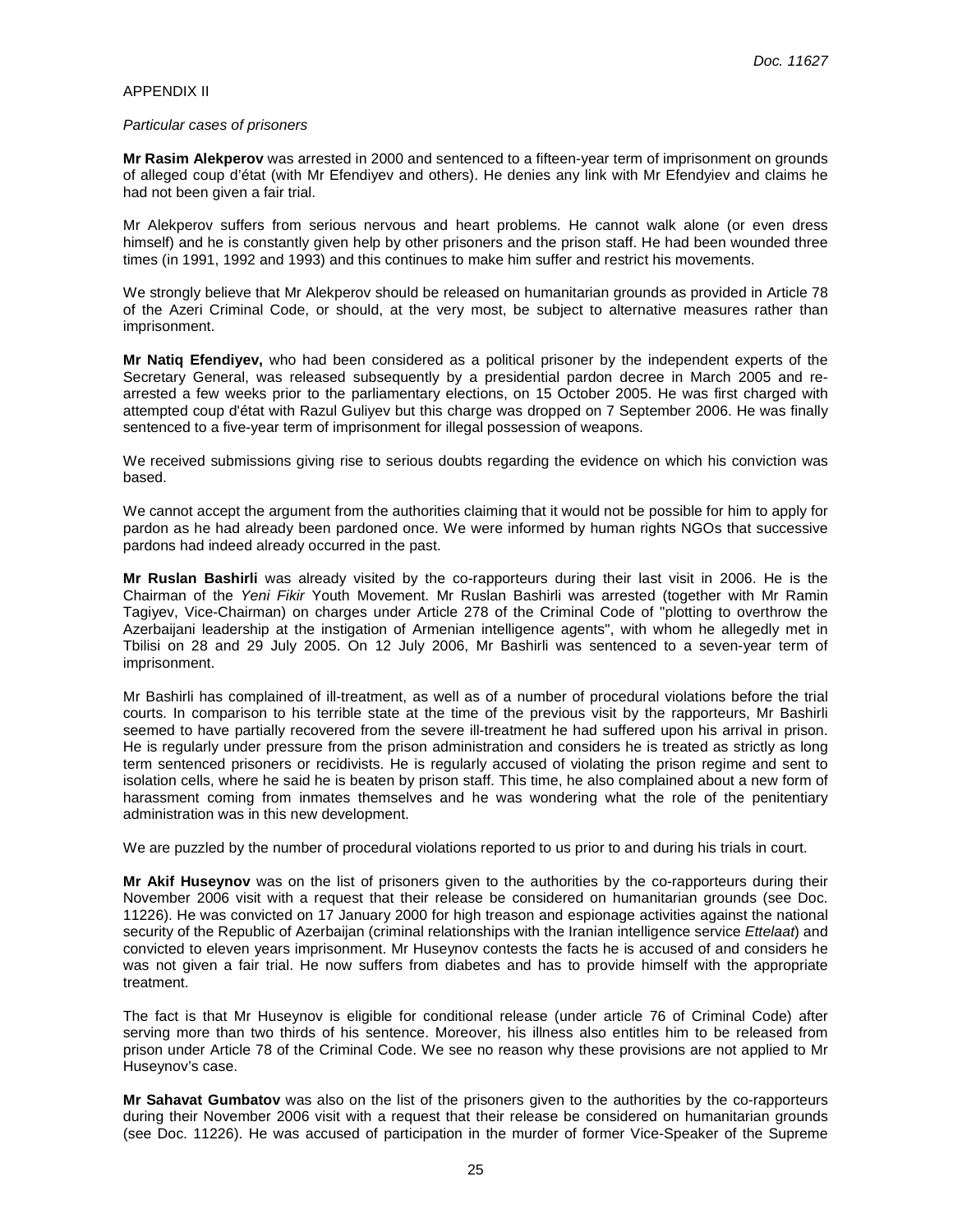Council in 1994 and sentenced to a fifteen-year term of imprisonment. He has served 13 years. Mr Gumbatov is very ill and has undergone a critical surgery from which it is difficult to recover in prison.

We are thus pleased to note that on 27 February 2008, the Nisami District Court ordered the conditional release of Mr Gumbatov.

**Mr Ali Insanov**, former Minister of Health from 1993 to 2005, was arrested among several senior government officials in the run-up to the 2005 parliamentary election and was sentenced to eleven years' imprisonment, found guilty of embezzlement of government funds, abuse of office and of receiving bribes. Ten other officials received prison terms ranging from three to nine years.

The prison conditions of Mr Insanov are unacceptable. The prison does not have minimal living conditions: there is no heating system although the temperature can drop below zero degrees in the barracks, no running water and no light. He lives in a prison barrack intended for 128 persons.

**Mr Mushfiq Madatov** is the former Head of the Nasimi District Police Station and was convicted three times on different charges (abuse of power, taking bribes and illegal possession of arms). He is currently serving a seven-year sentence. He said he was convicted three times in abstentia and that no witness could testify against him during his trials. He believes he was charged because he used to work with Razoul Guliyev, before the alleged coup d'état. Shortly before the end of his sentence, he was accused of rape which allegedly took place within the prison (of a person visiting the prison). The case is very unclear to us. Even the authorities admitted discrepancies in the case and informed us that the alleged victim changed her testimony at the trial and denied the accusation of rape. Mr Madatov does not seem to know the reason why he remains in prison.

Moreover, Mr Madatov applied for conditional release after serving two thirds of his sentence (as provided in Article 76 of the Criminal Code) but this was refused.

He complained about ill-treatment during his imprisonment and showed us signs of torture and especially his injured ankle which had not been healed properly.

**Mr Eynulla Fatullayev**, Editor-in-chief of two independent newspapers, Realni Azerbaijan (a Russian language weekly) and Gundelik Azarbaycan (an Azeri language daily), was charged with incitement to ethnic and religious hatred and terrorist offences on 3 July 2007 and sentenced to eight and a half years 'imprisonment. These new charges, brought against Mr Fatullayev by the Ministry of National Security (MNB), relate to a commentary published in Realni Azerbaijan. The newspaper article focused on Azerbaijan's relations with Iran and contained criticism of the Azerbaijani government.

The Assembly already raised concern about Mr Fatullayev's case in Resolution 1545 (2007). This prosecution is the latest in a catalogue of charges brought against Mr Fatullayev during the past years. In September 2006, Mr Fatullayev received a two-year suspended sentence and was ordered to pay damages in a criminal defamation case brought by Interior Minister Ramil Usubov. Death threats were received by Mr Fatullayev in early March 2007.

Since Mr Fatullayev's imprisonment, serious concerns have been raised about the conditions of his detention. On 29 May 2007, Mr Fatullayev was transferred to the National Security Ministry Detention Centre, where he says that he has been deprived of food and water and forced to sleep on a metal bed with no mattress. Since January 2008, he is detained in penitentiary centre No.12.

He told us that he had applied for pardon before the December 2007 Presidential decree but he had been refused.

At the end of March 2008, Mr Fatullayev started a hunger strike with a view to obtaining his own release as well as the release of all alleged political prisoners. Several opposition journalists and human rights activists, as well as other detainees, joined the hunger strike.

On 6 April 2008, the Yasamal Court fined Mr Fatullayev AZN 10 000, following a claim filed by Tatyana Chaladze, investigator of the Khojaly tragedy. Moreover, according to the court decision, Mr Fatullayev has to refute his articles and thoughts and apologize to Khojaly residents.

Between 10 and 20 April 2008, he was jailed in a punishment cell.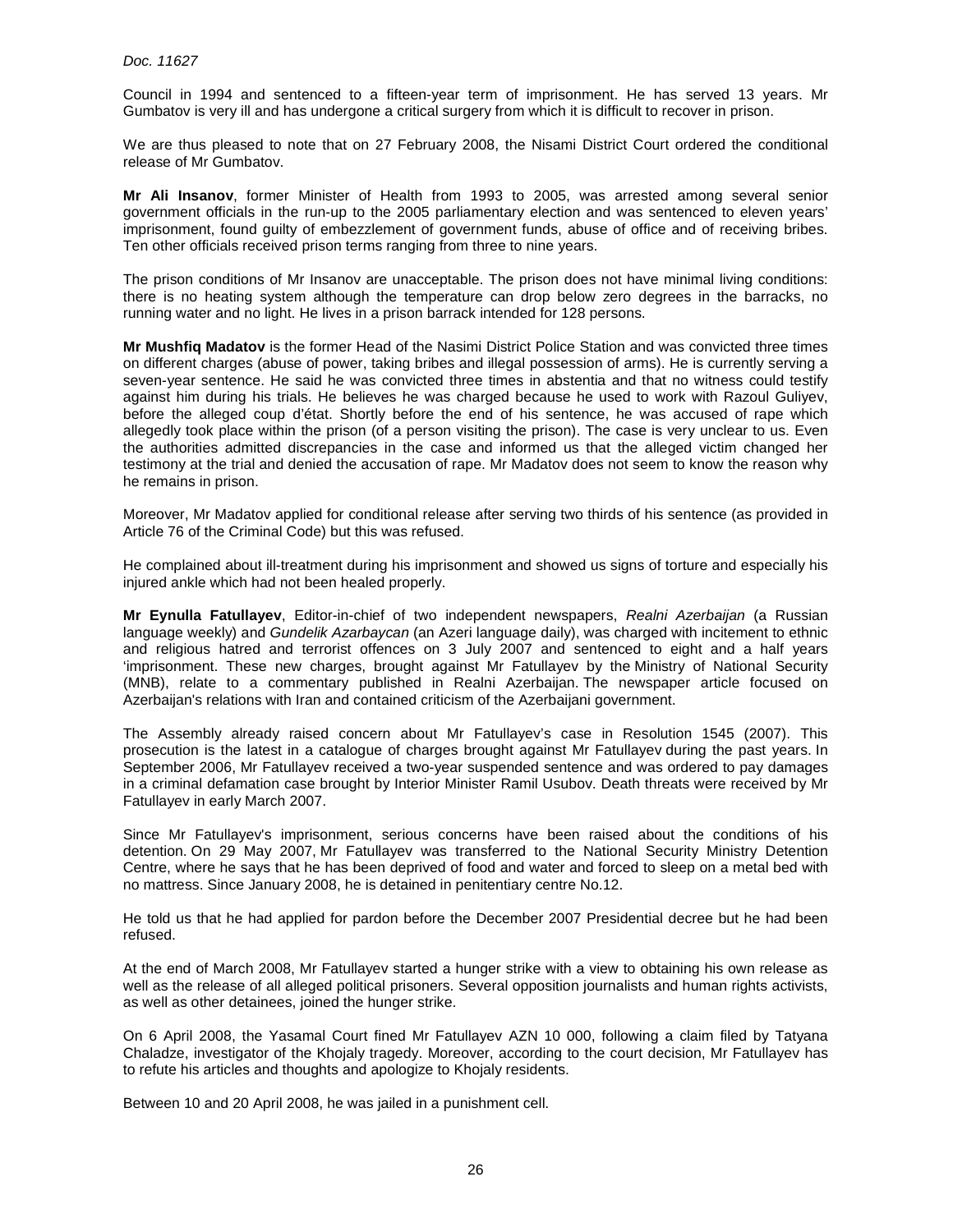**Mr Sakit Zahidov (Mirza Sakit)** is a well-known poet and opposition satirical journalist who was arrested on 23 June 2006. He was sentenced on 4 October to a three-year prison sentence for illegal possession and use of drugs. Ten grams of heroin were found in his pocket while he was being searched in the police station.

He has always maintained since his arrest that the illegal substance was planted on him and that he neither uses nor deals in drugs. Police admitted in court that a urine drug test performed on the same day of his arrest was clean. No blood drug test was performed. According to doctors called to testify in court, statements they wrote in medical documents calling Mirza Sakit a drug addict were based on merely visual assessments.

When we visited him in May 2008, Mirza Sakit complained that, even though he had requested to be transferred to penitentiary medical service for his heart condition, he was systematically sent back to his cell without proper diagnosis or treatment, on the ground that the doctor had not identified any serious problems. He believed that unofficial instructions had been given to prevent him from receiving proper treatment.

**Mr Ganimat Zahidov** (brother of Sakit Zahidov) is editor of the leading independent newspaper Azadlyg. He was arrested in November 2007, charged with "hooliganism" and remanded in custody for two months pending his trial. We were not allowed to meet him since, during our visit, the investigation of his case was still on-going. On 7 March 2008, the Yasamal district court sentenced Mr Ganimat Zahidov to a four-year term of imprisonment.

On 13 May 2008, The Baku Appellate Court rejected Mr Zahidov's appeal and decided to uphold the decision of the Yasamal district court.

**Mr Farhad Aliyev**<sup>25</sup>, former Minister of Economic Development and a prominent businessman, was arrested on 19 October 2005 on charges of attempting to organise a violent coup d'Etat; organisation of massive unrest; corruption; economic mismanagement; embezzling state property. Upon his arrest and until today, Mr Farhad Aliyev has been detained in the Ministry of National Security.

Charges of attempt coup d'Etat against Farhad Aliyev have been dropped during the investigation and on 31 October 2007, after a five-and-a-half-month trial, the Court sentenced him to a ten-year sentence on charges of corruption, abuse of power and other "economic crimes", along with the confiscation of his property. There is no legal ground explaining why Mr Farhad Aliyev, charged with economic crimes, is kept in the Ministry of National Security pending his appeal.

After several requests from the previous co-rapporteurs, we were finally allowed to visit him in prison on 18 May 2008.

We pay particular attention to his case for the following technical grounds: his health condition and his need for appropriate treatment; the several violations of his right to a fair trial assessed by domestic and international observers and adequate judicial control of prolonged pre-trial detention in accordance with domestic legislation provisions and the European Convention of Human Rights which is directly applicable in the Azerbaijani legal system. In its Resolution 1545 (2007), the Parliamentary Assembly recommended that the Azerbaijan Government conduct the trial of Farhad Aliyev in an independent, fair and impartial manner.

As confirmed by the Head of Cardiology at the Ministry of Health, Mr Farhad Aliyev suffers from stenocardia (a form of angina) and a poor blood supply (ischemia), and he is alleged to have suffered a number of hypertensive strokes since his arrest and detention in the investigation-isolation unit of the Ministry of National Security. When meeting with us, Mr Farhad Aliyev claimed that his treatment was inadequate and that his health had seriously deteriorated and required further treatment. This was again denied by the prison administration. We forwarded this information to the President of Azerbaijan and the Vice-Minister of Justice.

As regards the procedural aspects of the case, a number of other procedural violations of both the domestic legislation and the ECHR (related to the arrest, first appearance before a judge, access to and contacts with a lawyer, judicial control of detention on remand, conduct of investigation etc.) have been reported to us by Mr Farhad Aliyev's lawyers and himself. They have been refuted by the Prosecutor General. Mr Farhad Aliyev also claimed that he had not been allowed to meet or talk to his relatives by telephone for more than two years.

 $\overline{a}$ 

 $^{25}$  See doc.11226 on the honouring of obligations and commitments by Azerbaijan, adopted on 16 April 2007, for detailed presentation of his case, paragraphs 136 to 147.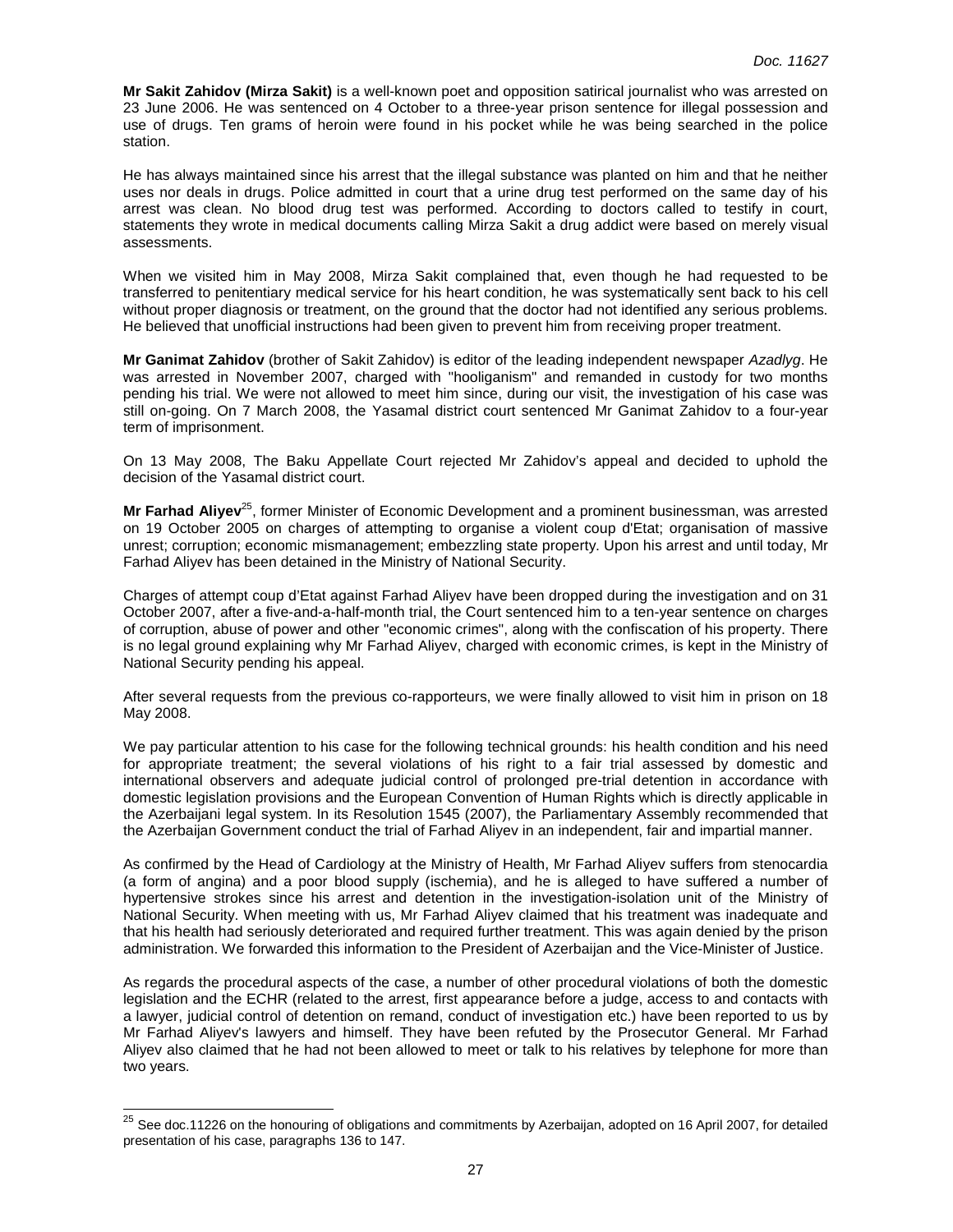Doc. 11627

An application lodged with the European Court of Human Rights by Mr Farhad Aliyev was registered on 13 October 2006.